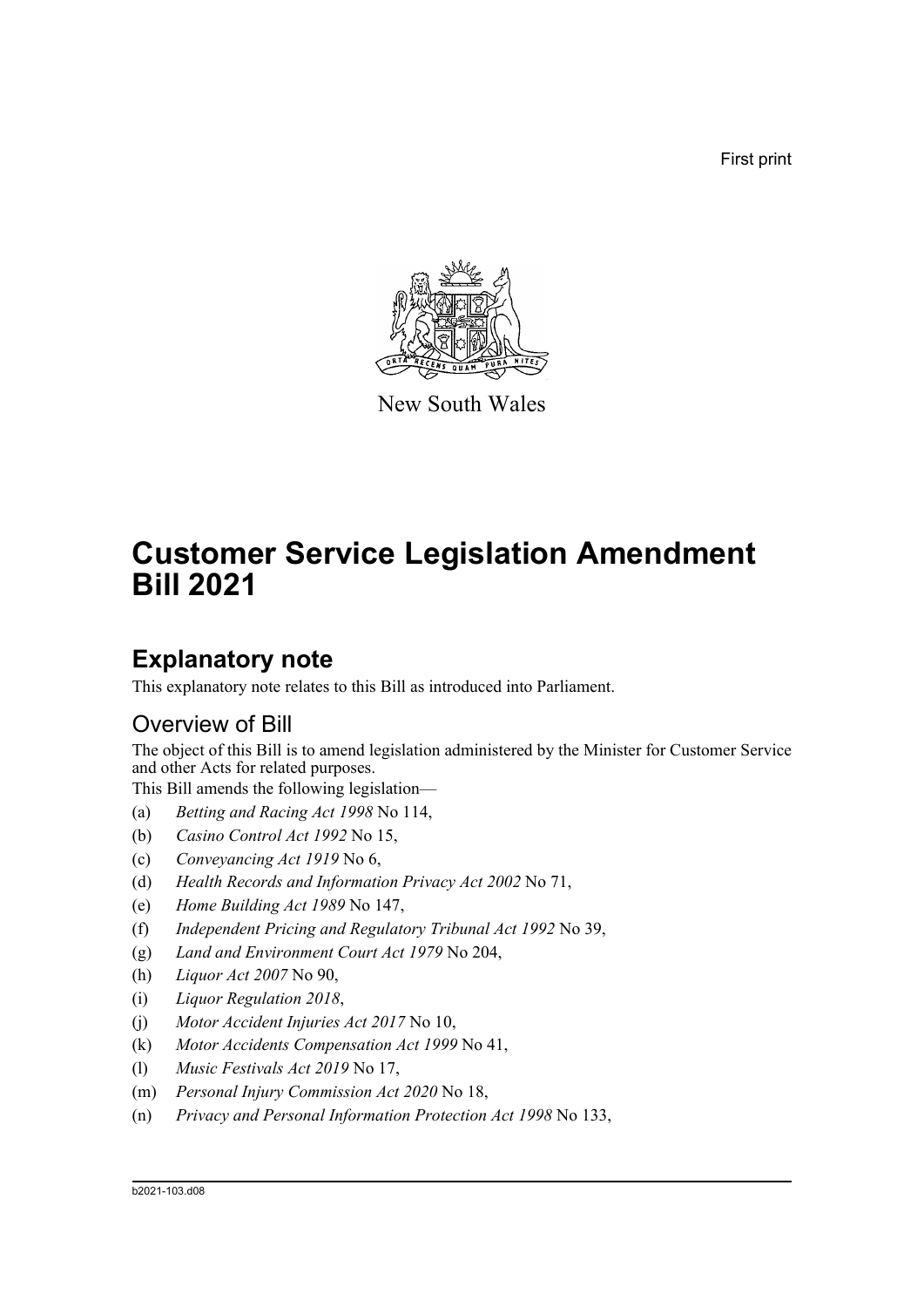- (o) *Real Property Act 1900* No 25,
- (p) *Registered Clubs Act 1976* No 31,
- (q) *Statutory and Other Offices Remuneration Act 1975* (1976 No 4),
- (r) *Totalizator Act 1997* No 45,
- (s) *Workplace Injury Management and Workers Compensation Act 1998* No 86.

### Outline of provisions

**Clause 1** sets out the name, also called the short title, of the proposed Act.

**Clause 2** provides for the commencement of the proposed Act.

### **Schedule 1 Amendment of legislation**

#### **1.1 Betting and Racing Act 1998 No 114**

**Schedule 1.1[1]** enables the regulations to require a sports controlling body to notify the Minister for Customer Service (the *Minister*) of a change in the sports controlling body's circumstances.

**Schedule 1.1[2]** enables the Minister, by order, to authorise the use of NSW race field information by a betting service provider or prescribed person. **Schedule 1.1[3]** enables the regulations to place certain limitations on the making of an order by the Minister.

#### **1.2 Casino Control Act 1992 No 15**

**Schedule 1.2[1]** clarifies that the regulations may, in applying specified provisions of the *Liquor Act 2007*, provide for the matters for which regulations may be made under the applied provisions of the *Liquor Act 2007*.

**Schedule 1.2[2]** enables the regulations to apply, adopt or incorporate the provisions of a document, as in force at a particular time or as in force from time to time.

#### **1.3 Conveyancing Act 1919 No 6**

**Schedule 1.3** clarifies that a deed executed by a corporation may be created in electronic form and electronically signed and attested.

#### **1.4 Health Records and Information Privacy Act 2002 No 71**

**Schedule 1.4** enables organisations that hold health information to use or disclose the information for a purpose other than the purpose for which it was collected if the use or disclosure is reasonably necessary to assist in a stage of an emergency.

#### **1.5 Home Building Act 1989 No 147**

**Schedule 1.5[3]** allows the Commissioner for Fair Trading to accept a written undertaking, relating to the carrying out of residential building work or specialist work, from the holder of a contractor licence, supervisor certificate or tradesperson certificate.

**Schedule 1.5[1] and [2]** provide that a contravention of an undertaking is grounds for taking disciplinary action against the holder.

**Schedule 1.5[4]** provides that a contravention of an undertaking is grounds for the Supreme Court to grant an injunction.

**Schedule 1.5[5]** enables regulations to be made in relation to undertakings.

#### **1.6 Independent Pricing and Regulatory Tribunal Act 1992 No 39**

**Schedule 1.6** enables the Independent Pricing and Regulatory Tribunal to correct minor, obvious, clerical and administrative errors in certain pricing determinations made in relation to monopoly services and fares for public passenger services.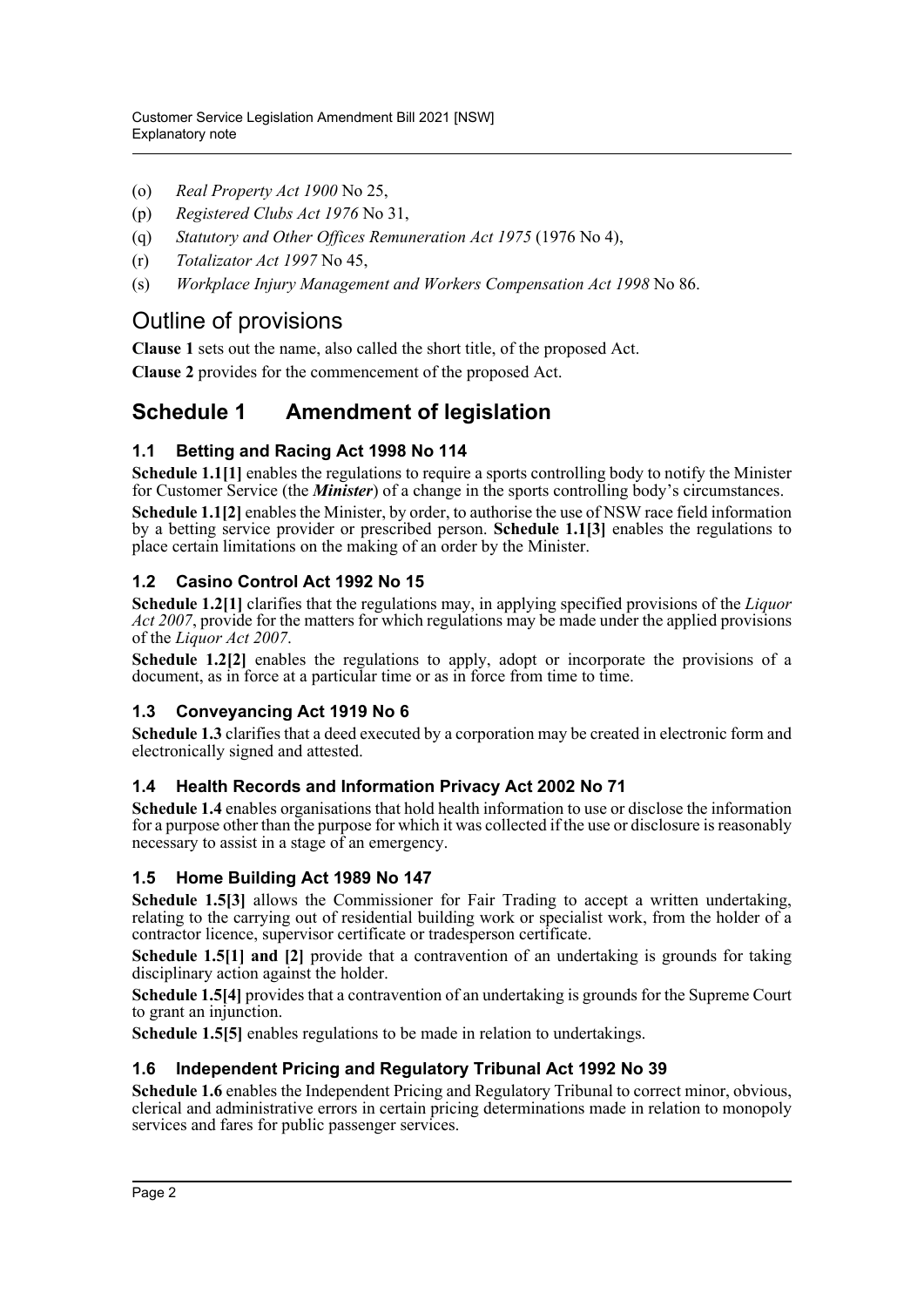#### **1.7 Land and Environment Court Act 1979 No 204**

**Schedule 1.7** provides that appeals against a decision of a planning authority to refuse to amend a development contract under the *Community Land Development Act 2021* are Class 2 proceedings in the Land and Environment Court.

#### **1.8 Liquor Act 2007 No 90**

**Schedule 1.8[4]** exempts certain applications for temporary and permanent changes to the boundary of outdoor parts of a licensed premises from consultation and fee requirements.

**Schedule 1.8[5]** extends the operation of certain special provisions relating to the COVID-19 pandemic by 12 months until 11 December 2022.

**Schedule 1.8[2]** omits an unnecessary definition, which will be inserted into the *Liquor Act 2007* by an uncommenced provision of the *Liquor Amendment (Night-time Economy) Act 2020*.

**Schedule 1.8[1]** corrects a cross-reference and **Schedule 1.8[3]** corrects a typographical error.

#### **1.9 Liquor Regulation 2018**

**Schedule 1.9** makes amendments that are consequential on the amendments in Schedule 1.8[4] and [5].

#### **1.10 Motor Accident Injuries Act 2017 No 10**

**Schedule 1.10[1], [5] and [6]** make consistent terminology for a *person under legal incapacity*. **Schedule 1.10[2]** allows the rules of the Personal Injury Commission to enable an application for the review of a merit review decision of a single merit reviewer to be made later than 28 days after the certificate of the reviewer's determination is issued.

**Schedule 1.10[3]** allows the President of the Personal Injury Commission to arrange for a medical assessor to assess a medical dispute under the *Motor Accident Injuries Act 2017* outside New South Wales in certain circumstances.

**Schedule 1.10[4]** allows the rules of the Personal Injury Commission to enable an application for the review of a medical assessment by a single medical assessor to be made later than 28 days after the original certificate for the assessment is issued.

#### **1.11 Motor Accidents Compensation Act 1999 No 41**

**Schedule 1.11[1]** allows the President of the Personal Injury Commission to arrange for a medical assessor to assess a medical dispute under the *Motor Accidents Compensation Act 1999* outside New South Wales in certain circumstances.

**Schedule 1.11[2]** allows the rules of the Personal Injury Commission to enable an application for the review of a medical assessment by a single medical assessor to be made later than 28 days after the original certificate for the assessment is issued.

**Schedule 1.11[3]** omits a reference to a motor accident claim being exempt from assessment if the claim is of a kind specified in the Motor Accidents Claims Assessment Guidelines. The *Motor Accidents Compensation Regulation 2020* now specifies the kinds of claims that are exempt from assessment.

#### **1.12 Music Festivals Act 2019 No 17**

**Schedule 1.12[2]** provides that anything done or omitted to be done by particular persons in the exercise of a function under the *Musical Festivals Act 2019*, or in the course of the administration of the Act, does not personally subject the persons to an action, liability, claim or demand if the thing was done or omitted to be done in good faith. **Schedule 1.12[1]** makes a consequential amendment.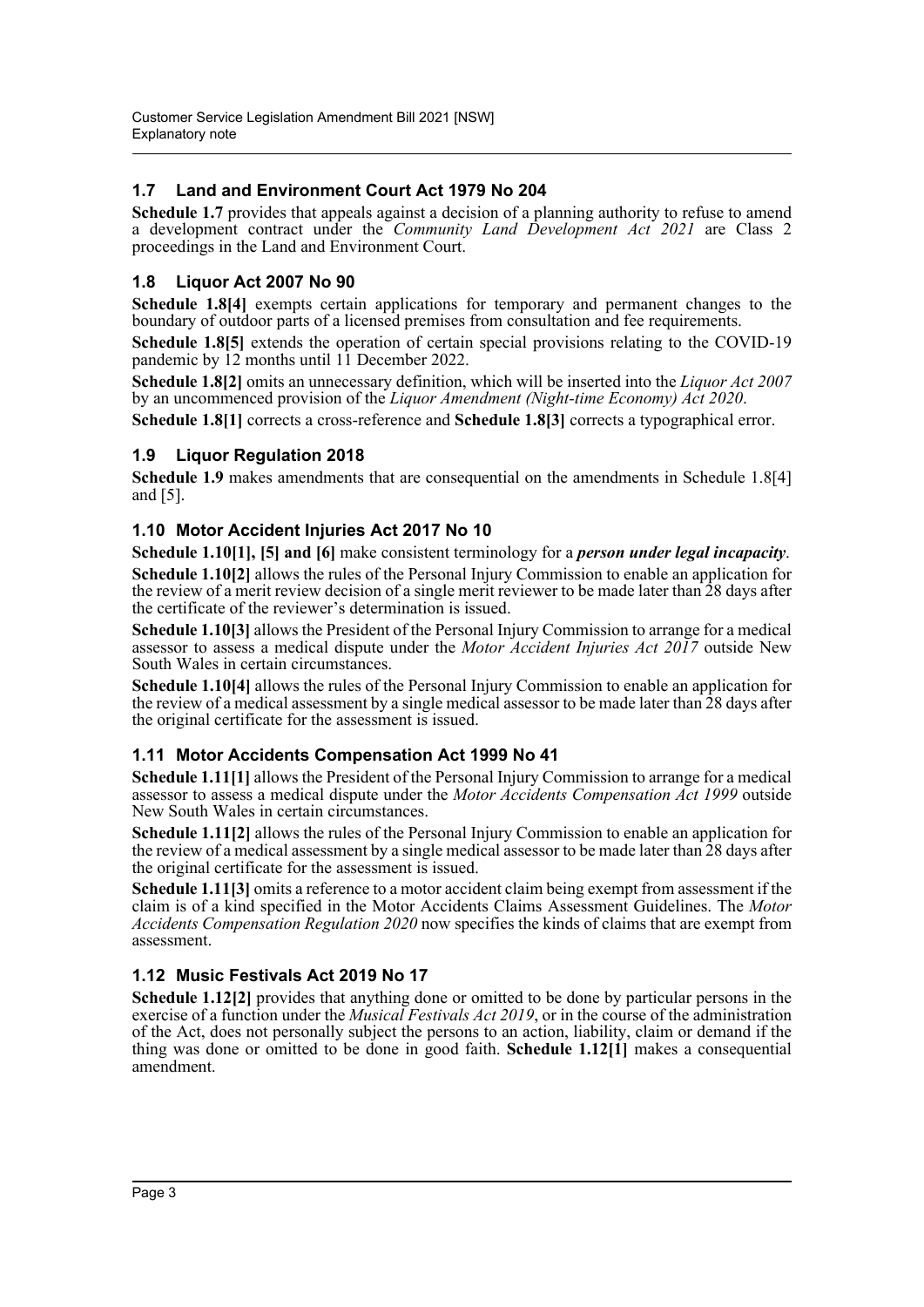#### **1.13 Personal Injury Commission Act 2020 No 18**

**Schedule 1.13[1]** allows the President of the Personal Injury Commission to direct that proceedings under the *Personal Injury Commission Act 2020* be conducted outside New South Wales in certain circumstances.

**Schedule 1.13[2]** clarifies the arrangements for claims that are exempt from assessment in the Motor Accidents Division of the Personal Injury Commission by omitting a redundant provision.

#### **1.14 Privacy and Personal Information Protection Act 1998 No 133**

**Schedule 1.14** exempts public sector agencies from compliance with the information protection principles set out in the *Privacy and Personal Information Protection Act 1998* if the collection, use or disclosure of personal information is reasonably necessary to assist in a stage of an emergency.

#### **1.15 Real Property Act 1900 No 25**

**Schedule 1.15** inserts a missing word.

#### **1.16 Registered Clubs Act 1976 No 31**

**Schedule 1.16[1]** requires a registered club to meet once a quarter instead of once a month. **Schedule 1.16[8]** makes a consequential amendment.

**Schedule 1.16[2]** removes the requirement for a registered club to charge an annual membership fee. **Schedule 1.16[6]** makes a consequential amendment.

**Schedule 1.16[3]** provides that the display of information about proposed members of a registered club is no longer required to include the addresses of the proposed members.

**Schedule 1.16[4]** requires that, if the rules of a registered club require ordinary members of the club to pay a membership fee, the rules must specify the amount of the fee.

Schedule 1.16[5] enables the regulations to set out a process for the approval of exceptions, by the Secretary of the Department of Customer Service (the *Secretary*), to the application of a provision preventing a person from being eligible for admission as a temporary member of a registered club located within 5 kilometres of their residence, unless the person satisfies certain criteria.

**Schedule 1.16[7]** inserts a regulation-making power to enable the Secretary to issue directions relating generally to the election of the governing body of a registered club and which members of the club are entitled to vote.

**Schedule 1.16[9]** enables a registered club to circulate papers and hold meetings by electronic means, and to allow persons entitled to vote at meetings to vote in person or by electronic means.

**Schedule 1.16[10]** removes a requirement that a registered club include a member's occupation on its register of members.

#### **1.17 Statutory and Other Offices Remuneration Act 1975 (1976 No 4)**

**Schedule 1.17[2]** updates a reference to the Workers Compensation Independent Review Officer with a reference to the Independent Review Officer consequent on the enactment of the *Personal Injury Commission Act 2020*.

**Schedule 1.17[1]** clarifies that the remuneration of the Independent Review Officer, which is payable from the Workers Compensation Operational Fund under the *Workplace Injury Management and Workers Compensation Act 1998* and the Motor Accidents Operational Fund under the *Motor Accident Injuries Act 2017* and the *Motor Accidents Compensation Act 1999*, is not payable out of the Consolidated Fund.

#### **1.18 Totalizator Act 1997 No 45**

**Schedule 1.18[1]** enables the Minister for Customer Service to exclude a person, or a person belonging to a class of persons, from the definition of *key employee*.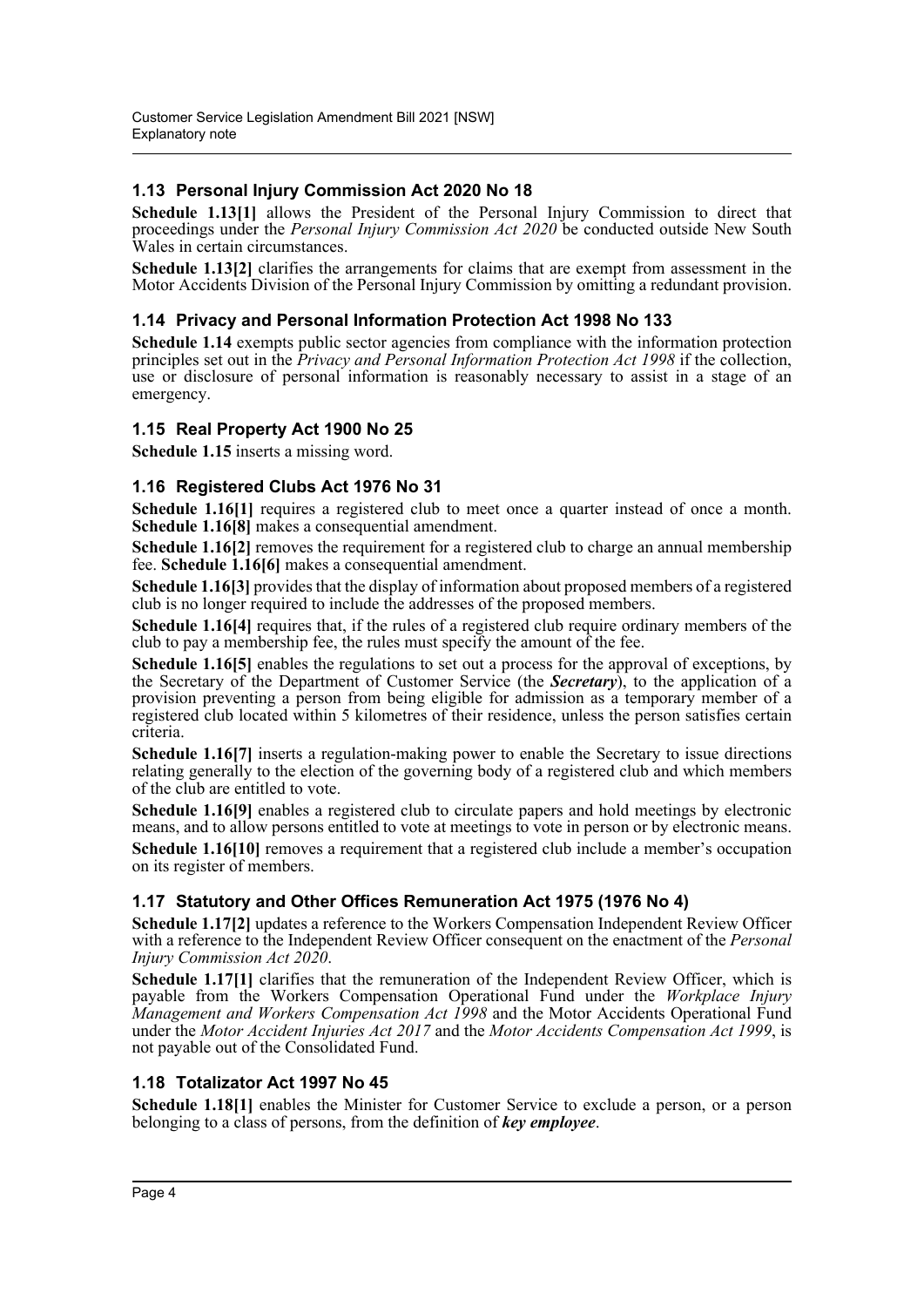**Schedule 1.18[2]** enables the regulations to apply, adopt or incorporate the provisions of a document, as in force at a particular time or as in force from time to time.

#### **1.19 Workplace Injury Management and Workers Compensation Act 1998 No 86**

**Schedule 1.19[1]** allows the President of the Personal Injury Commission to arrange for a medical assessor to assess a medical dispute under the *Workplace Injury Management and Workers Compensation Act 1998* outside New South Wales in certain circumstances.

**Schedule 1.19[2]** allows the rules of the Personal Injury Commission to enable a non-presidential Commission member's decision to be appealed later than 28 days after the decision is made.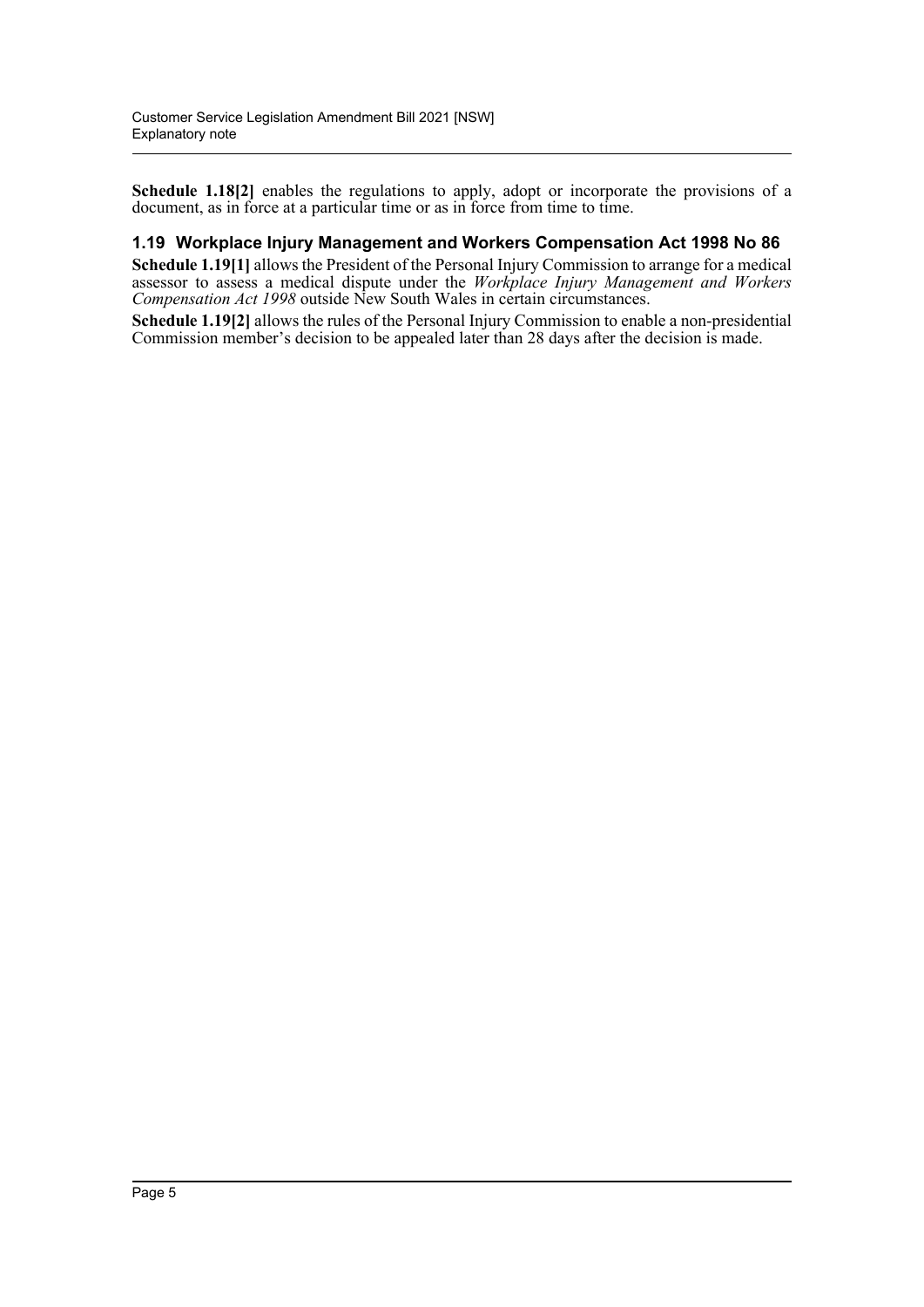First print



New South Wales

# **Customer Service Legislation Amendment Bill 2021**

## **Contents**

| Schedule 1 | <b>Amendment of legislation</b> |      |
|------------|---------------------------------|------|
|            | 2 Commencement                  |      |
|            | Name of Act                     |      |
|            |                                 | Page |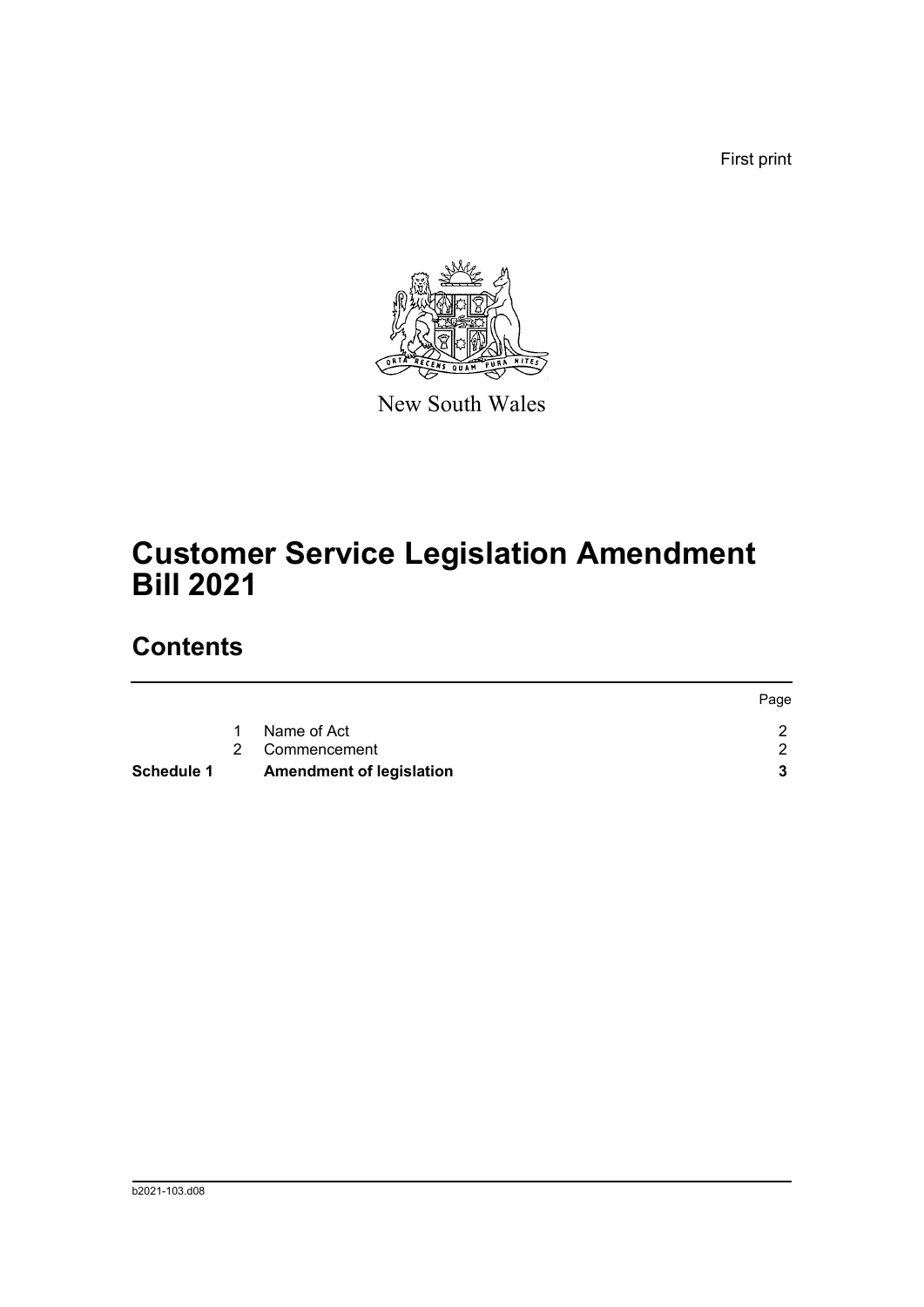

New South Wales

## **Customer Service Legislation Amendment Bill 2021**

No , 2021

### **A Bill for**

An Act to amend legislation administered by the Minister for Customer Service and other Acts for related purposes.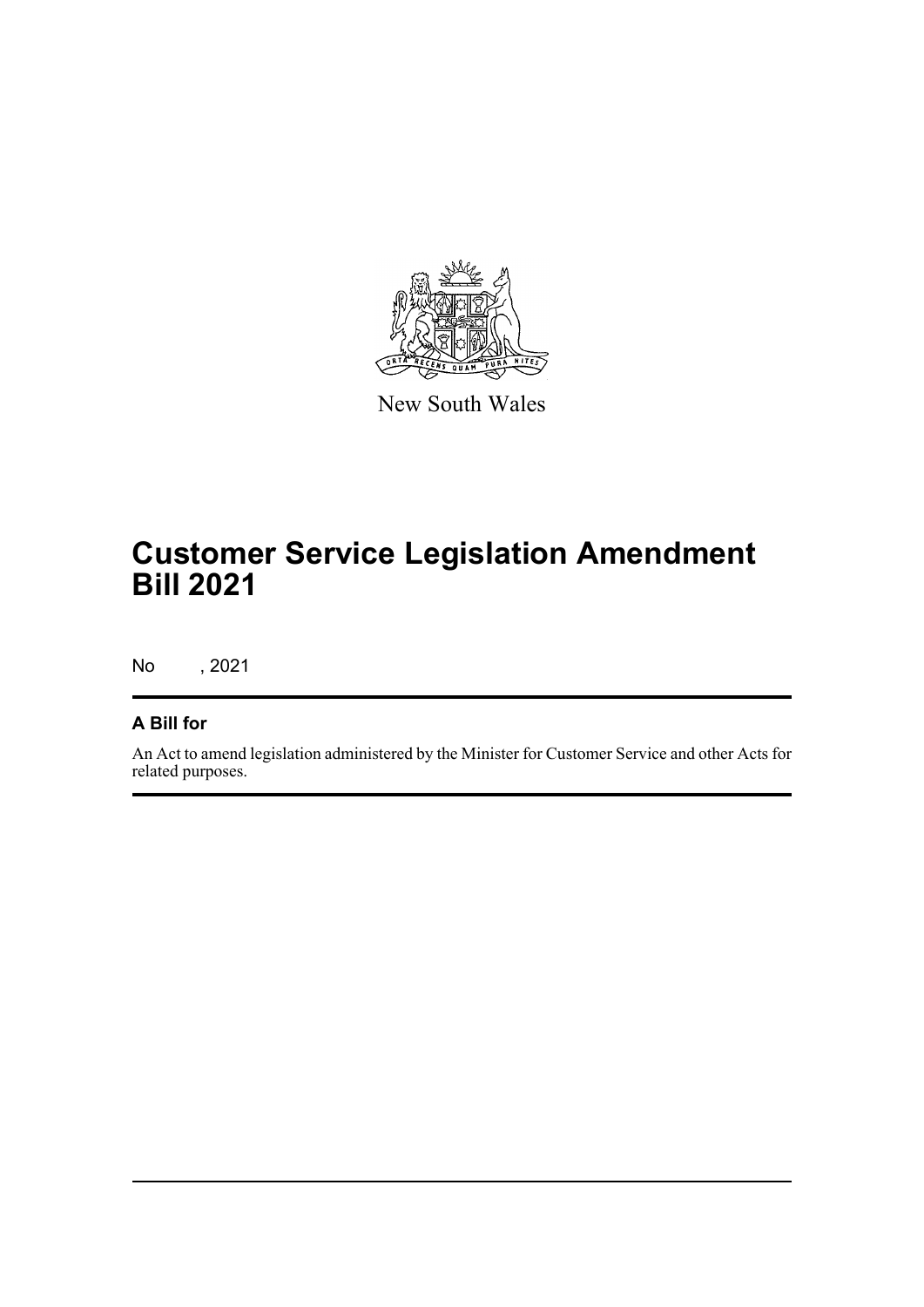Customer Service Legislation Amendment Bill 2021 [NSW]

<span id="page-7-1"></span><span id="page-7-0"></span>

|                     | The Legislature of New South Wales enacts—                                                        |        |
|---------------------|---------------------------------------------------------------------------------------------------|--------|
|                     | <b>Name of Act</b>                                                                                | 2      |
|                     | This Act is the Customer Service Legislation Amendment Act 2021.                                  | 3      |
| <b>Commencement</b> |                                                                                                   |        |
| (1)                 | This Act commences on the date of assent to this Act, except as provided by<br>subsection $(2)$ . | 5<br>6 |
| (2)                 | Schedules 1.7 and 1.8[2] commence on the later of the following—                                  | 7      |
|                     | 1 December 2021,<br>(a)                                                                           | 8      |
|                     | the date of assent to this Act.<br>(b)                                                            | 9      |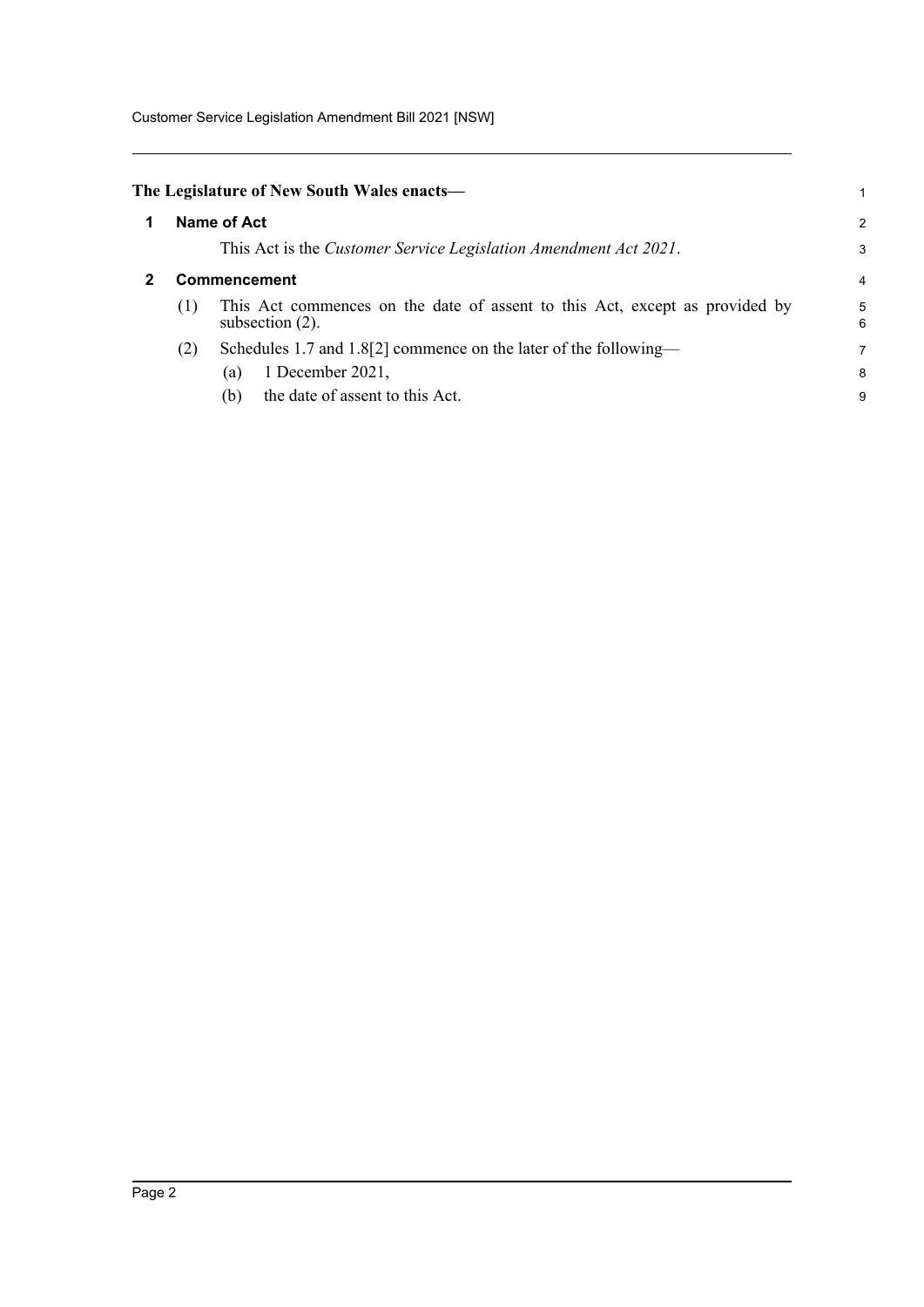<span id="page-8-0"></span>

|       | <b>Schedule 1</b> | <b>Amendment of legislation</b>                                                                                                                                                                                                | 1              |
|-------|-------------------|--------------------------------------------------------------------------------------------------------------------------------------------------------------------------------------------------------------------------------|----------------|
| 1.1   |                   | <b>Betting and Racing Act 1998 No 114</b>                                                                                                                                                                                      | $\overline{c}$ |
| [1]   |                   | <b>Section 17B Sports controlling body</b>                                                                                                                                                                                     | 3              |
|       |                   | Insert after section $17B(3)$ —                                                                                                                                                                                                | 4              |
|       | (4)               | If required by the regulations, a sports controlling body must notify the<br>Minister of a change in the sports controlling body's circumstances in<br>accordance with the regulations.                                        | 5<br>6<br>7    |
| $[2]$ |                   | Section 33 Use of NSW race field information restricted                                                                                                                                                                        | 8              |
|       |                   | Insert at the end of section $33(1)(b)$ —                                                                                                                                                                                      | 9              |
|       |                   | , or                                                                                                                                                                                                                           | 10             |
|       |                   | is authorised to do so by an order of the Minister.<br>(c)                                                                                                                                                                     | 11             |
| $[3]$ | Section 33(1A)    |                                                                                                                                                                                                                                | 12             |
|       |                   | Insert after section $33(1)$ —                                                                                                                                                                                                 | 13             |
|       | (1A)              | An order made by the Minister-                                                                                                                                                                                                 | 14             |
|       |                   | must be made in accordance with the regulations, and<br>(a)                                                                                                                                                                    | 15             |
|       |                   | may, subject to the regulations, limit uses of NSW race field<br>(b)<br>information authorised by the regulations.                                                                                                             | 16<br>17       |
| 1.2   |                   | Casino Control Act 1992 No 15                                                                                                                                                                                                  | 18             |
| [1]   |                   | Section 89 Application of Liquor Act 2007                                                                                                                                                                                      | 19             |
|       |                   | Insert after section $89(2)$ —                                                                                                                                                                                                 | 20             |
|       | (2A)              | To avoid doubt, the regulations may, in applying the specified provisions of<br>the Liquor Act 2007, provide for the matters for which regulations may be<br>made under the applied provisions of the <i>Liquor Act 2007</i> . | 21<br>22<br>23 |
| $[2]$ |                   | <b>Section 170 Regulations</b>                                                                                                                                                                                                 | 24             |
|       |                   | Insert after section $170(3)$ —                                                                                                                                                                                                | 25             |
|       | (4)               | The regulations may apply, adopt or incorporate the provisions of a document,<br>as in force at a particular time or as in force from time to time.                                                                            | 26<br>27       |
| 1.3   |                   | <b>Conveyancing Act 1919 No 6</b>                                                                                                                                                                                              | 28             |
| [1]   |                   | <b>Section 38A Electronic form deeds</b>                                                                                                                                                                                       | 29             |
|       |                   | Omit "in accordance with this Part".                                                                                                                                                                                           | 30             |
| [2]   | Section 38A(2)    |                                                                                                                                                                                                                                | 31             |
|       |                   | Insert at the end of the section-                                                                                                                                                                                              | 32             |
|       | (2)               | Section $38(5)(a)$ does not limit the application of this section to the execution                                                                                                                                             | 33             |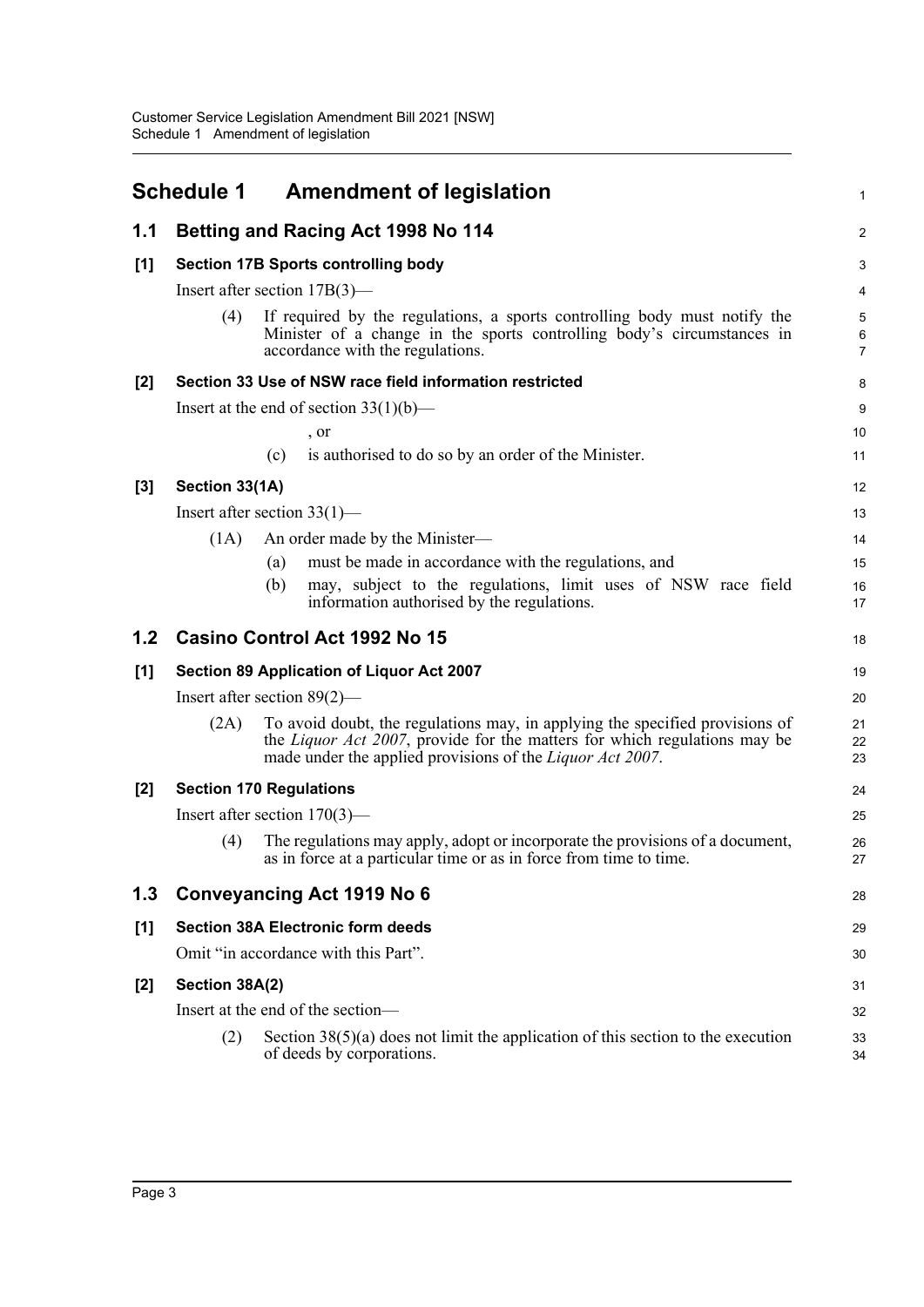| 1.4   |         |                              |                     | <b>Health Records and Information Privacy Act 2002 No 71</b>                                                                                                                                                                                                      | 1                                |
|-------|---------|------------------------------|---------------------|-------------------------------------------------------------------------------------------------------------------------------------------------------------------------------------------------------------------------------------------------------------------|----------------------------------|
| [1]   |         | <b>Section 4 Definitions</b> |                     |                                                                                                                                                                                                                                                                   | $\overline{2}$                   |
|       |         |                              |                     | Insert in alphabetical order in section $4(1)$ —                                                                                                                                                                                                                  | $\mathbf{3}$                     |
|       |         |                              |                     | <b>emergency</b> has the same meaning as in the <i>State Emergency and Rescue</i><br>Management Act 1989.                                                                                                                                                         | $\overline{4}$<br>5              |
|       |         |                              |                     | stage, of an emergency, means a stage in relation to an emergency mentioned<br>in the State Emergency and Rescue Management Act 1989, section 5.                                                                                                                  | $6\phantom{1}$<br>$\overline{7}$ |
| $[2]$ |         |                              |                     | <b>Schedule 1 Health Privacy Principles</b>                                                                                                                                                                                                                       | 8                                |
|       |         |                              |                     | Insert after clause $10(1)(b)$ —                                                                                                                                                                                                                                  | 9                                |
|       |         |                              | (b1)                | <b>Emergency</b>                                                                                                                                                                                                                                                  | 10                               |
|       |         |                              |                     | the use of the information for the secondary purpose is reasonably<br>necessary to assist in a stage of an emergency, or                                                                                                                                          | 11<br>12                         |
| $[3]$ |         |                              |                     | Schedule 1, clause 11(1)(b1)                                                                                                                                                                                                                                      | 13                               |
|       |         |                              |                     | Insert after clause $11(1)(b)$ —                                                                                                                                                                                                                                  | 14                               |
|       |         |                              | (b1)                | <b>Emergency</b>                                                                                                                                                                                                                                                  | 15                               |
|       |         |                              |                     | the disclosure of the information for the secondary purpose is<br>reasonably necessary to assist in a stage of an emergency, or                                                                                                                                   | 16<br>17                         |
| 1.5   |         |                              |                     | Home Building Act 1989 No 147                                                                                                                                                                                                                                     | 18                               |
| [1]   | licence |                              |                     | Section 56 Grounds for taking disciplinary action against holder of a contractor                                                                                                                                                                                  | 19<br>20                         |
|       |         |                              |                     | Insert after section $56(1)$ —                                                                                                                                                                                                                                    | 21                               |
|       |         |                              | (m)                 | that the holder has contravened an undertaking accepted by the<br>Secretary under section 115A.                                                                                                                                                                   | 22<br>23                         |
| $[2]$ |         |                              |                     | Section 57 Grounds for taking disciplinary action against holder of a supervisor or<br>tradesperson certificate                                                                                                                                                   | 24<br>25                         |
|       |         |                              |                     | Insert after section $57(g)$ —                                                                                                                                                                                                                                    | 26                               |
|       |         |                              | (h)                 | that the holder has contravened an undertaking accepted by the<br>Secretary under section 115A.                                                                                                                                                                   | 27<br>28                         |
| [3]   |         | <b>Section 115A</b>          |                     |                                                                                                                                                                                                                                                                   | 29                               |
|       |         |                              |                     | Insert after section 115—                                                                                                                                                                                                                                         | 30                               |
|       | 115A    |                              | <b>Undertakings</b> |                                                                                                                                                                                                                                                                   | 31                               |
|       |         | (1)                          |                     | The Secretary may accept a written undertaking, relating to the carrying out of<br>residential building work or specialist work, from the holder of an authority.                                                                                                 | 32<br>33                         |
|       |         |                              |                     | Note— Part 4, Division 2 provides that a contravention of an undertaking is grounds for<br>taking disciplinary action against the holder. Section 138 provides that a contravention<br>of an undertaking is grounds for the Supreme Court to grant an injunction. | 34<br>35<br>36                   |
|       |         | (2)                          |                     | Without limiting subsection (1), the Secretary may accept a written<br>undertaking from the holder of an authority that the holder will do 1 or more<br>of the following—                                                                                         | 37<br>38<br>39                   |
|       |         |                              | (a)                 | refrain from conduct that contravenes this Act or the regulations,                                                                                                                                                                                                | 40                               |
|       |         |                              | (b)                 | take action to prevent or remedy a contravention of this Act or the<br>regulations,                                                                                                                                                                               | 41<br>42                         |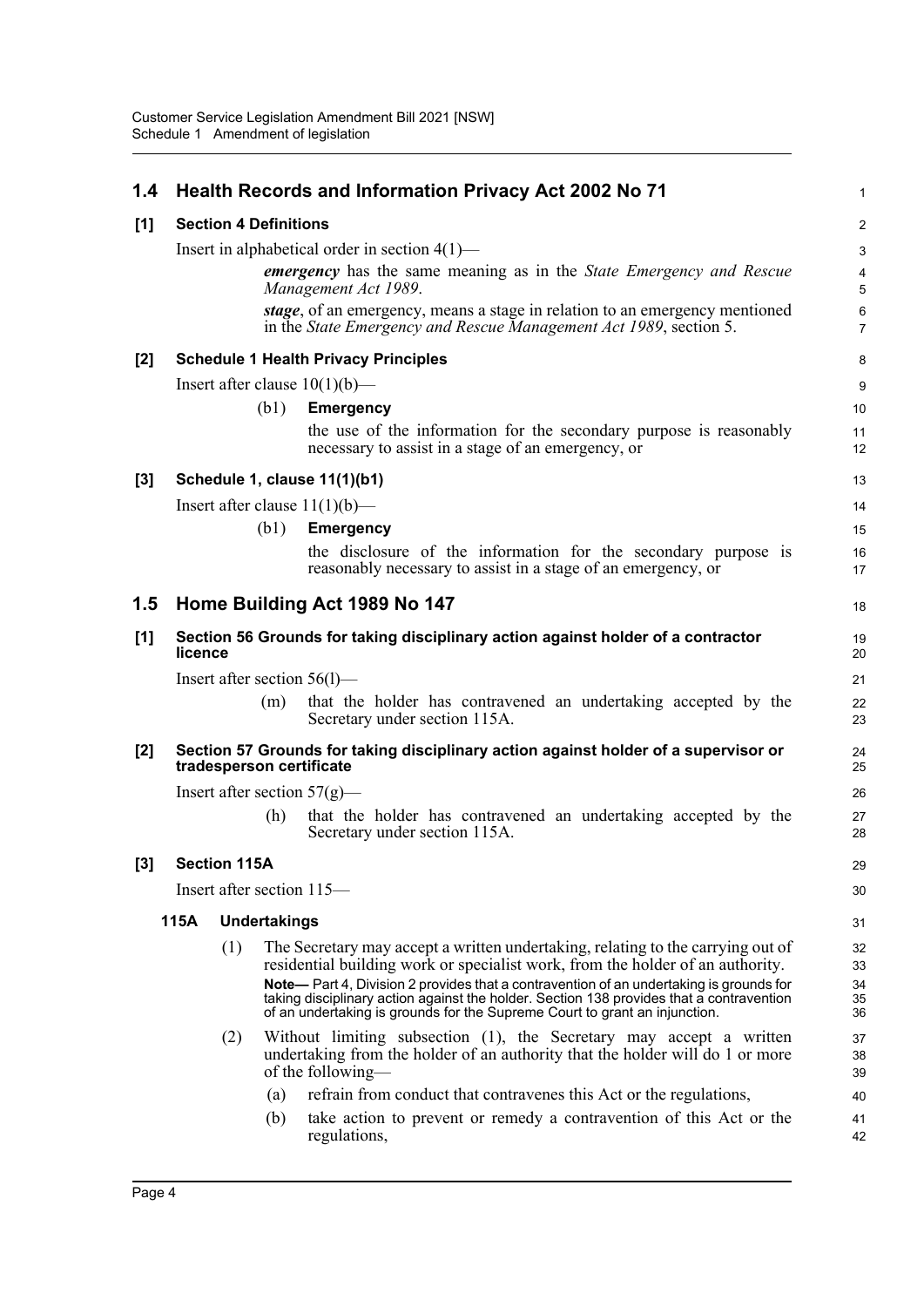|     |    |                   | (c)                      | take action to resolve a building dispute,                                                                                                      | 1                              |
|-----|----|-------------------|--------------------------|-------------------------------------------------------------------------------------------------------------------------------------------------|--------------------------------|
|     |    |                   | (d)                      | provide the Secretary with a rectification bond that the Secretary may<br>claim or realise to ensure that—                                      | $\boldsymbol{2}$<br>3          |
|     |    |                   |                          | residential building work or specialist work is completed, or<br>(i)                                                                            | $\overline{4}$                 |
|     |    |                   |                          | a defect in or damage to residential building work or specialist<br>(ii)<br>work is rectified,                                                  | $\mathbf 5$<br>$\,6\,$         |
|     |    |                   | (e)                      | pay an amount into the Home Building Administration Fund under<br>section 114 that the Secretary considers appropriate in the<br>circumstances. | $\overline{7}$<br>$\bf 8$<br>9 |
|     |    | (3)               |                          | If an undertaking requires the holder of an authority to provide the Secretary<br>with a rectification bond, the undertaking must include—      | 10<br>11                       |
|     |    |                   | (a)                      | the circumstances in which the rectification bond may be claimed or<br>realised, and                                                            | 12<br>13                       |
|     |    |                   | (b)                      | the procedure for claiming or realising the rectification bond.                                                                                 | 14                             |
|     |    | (4)               |                          | In this section-                                                                                                                                | 15                             |
|     |    |                   |                          | <i>authority</i> has the same meaning as in Part 4, Division 2.                                                                                 | 16                             |
|     |    |                   |                          | <i>rectification bond</i> means a bank guarantee, bond or other form of security<br>acceptable to the Secretary.                                | 17<br>18                       |
| [4] |    |                   |                          | <b>Section 138 Supreme Court injunction</b>                                                                                                     | 19                             |
|     |    |                   |                          | Insert at the end of section $138(1)(e)$ —                                                                                                      | 20                             |
|     |    |                   |                          | <b>or</b>                                                                                                                                       | 21                             |
|     |    |                   | (f)                      | a contravention of an undertaking accepted by the Secretary under<br>section 115A,                                                              | 22<br>23                       |
| [5] |    |                   |                          | <b>Section 140 Regulations</b>                                                                                                                  | 24                             |
|     |    |                   |                          | Insert after section $140(2)(1)$ —                                                                                                              | 25                             |
|     |    |                   | (m)                      | undertakings under section 115A.                                                                                                                | 26                             |
| 1.6 |    |                   |                          | Independent Pricing and Regulatory Tribunal Act 1992 No 39                                                                                      | 27                             |
|     |    | <b>Section 32</b> |                          |                                                                                                                                                 | 28                             |
|     |    |                   | Insert after section 31- |                                                                                                                                                 | 29                             |
|     | 32 |                   |                          | Power to correct errors in certain determinations                                                                                               | 30                             |
|     |    | (1)               |                          | The Tribunal may amend a relevant determination to correct a minor, obvious,<br>clerical or administrative error-                               | 31<br>32                       |
|     |    |                   | (a)                      | if the relevant determination has not been published—by submitting a<br>further report to the relevant Minister, or                             | 33<br>34                       |
|     |    |                   | (b)                      | if the relevant determination has been published—by publishing a<br>notice (an <i>amendment notice</i> ) in the Gazette.                        | 35<br>36                       |
|     |    | (2)               |                          | If the Tribunal amends a relevant determination under subsection $(1)(b)$ , the<br>amendment takes effect-                                      | 37<br>38                       |
|     |    |                   | (a)                      | on the day the amendment notice is published in the Gazette, or                                                                                 | 39                             |
|     |    |                   | (b)                      | on a later day specified in the amendment notice.                                                                                               | 40                             |
|     |    |                   |                          |                                                                                                                                                 |                                |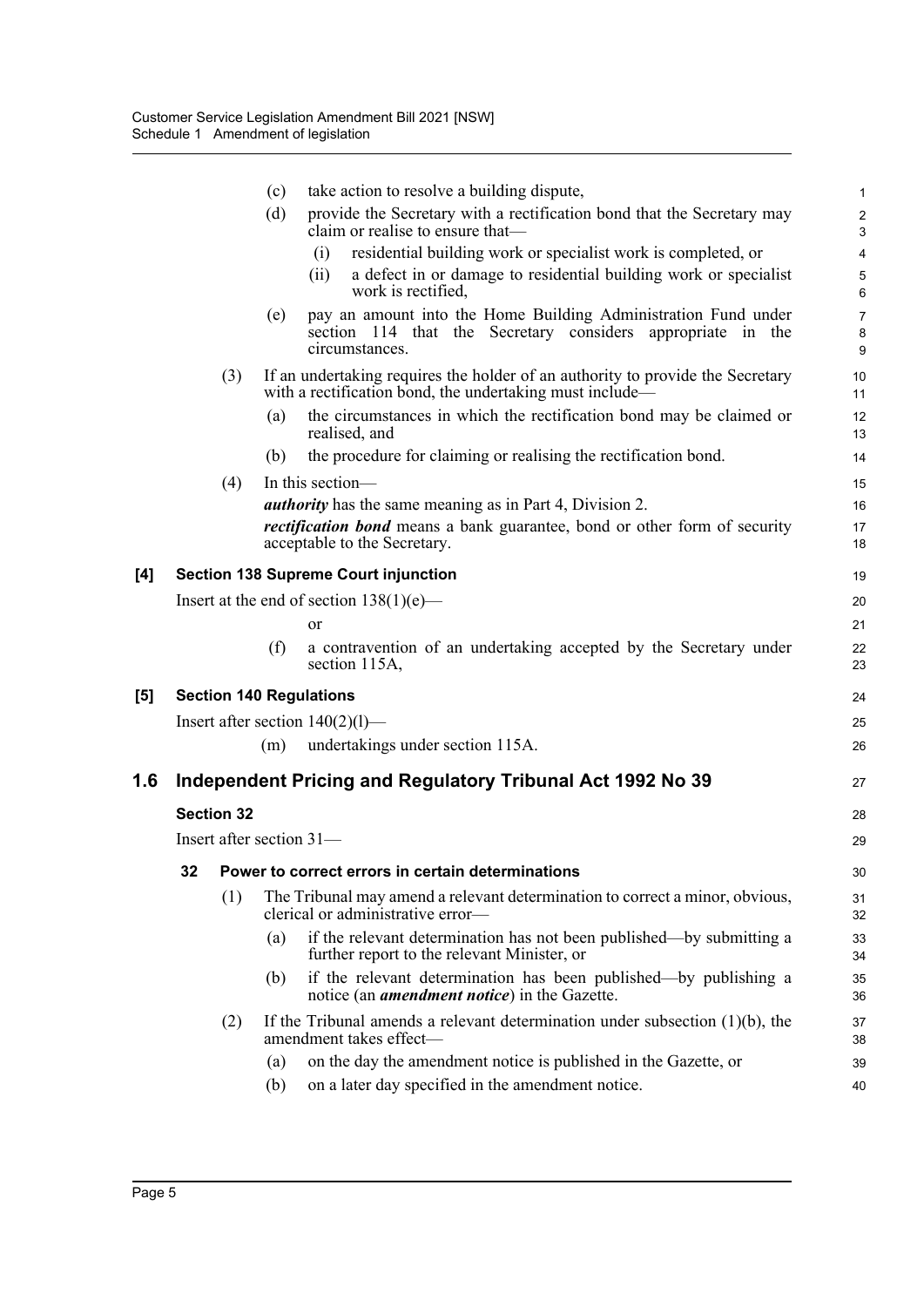|     |     | (3)                   | The Tribunal must notify the relevant Minister of an amendment to a relevant<br>determination under subsection $(1)(b)$ as soon as practicable after publishing<br>the amendment notice in the Gazette. | $\mathbf{1}$<br>$\boldsymbol{2}$<br>3 |
|-----|-----|-----------------------|---------------------------------------------------------------------------------------------------------------------------------------------------------------------------------------------------------|---------------------------------------|
|     |     | (4)                   | In this section-                                                                                                                                                                                        | $\overline{4}$                        |
|     |     |                       | <i>correct</i> includes account for.                                                                                                                                                                    | 5                                     |
|     |     |                       | <i>published</i> , in relation to a relevant determination, means—                                                                                                                                      | $6\phantom{1}$                        |
|     |     |                       | for a determination under the Passenger Transport Act 2014, section<br>(a)<br>124—published on the Tribunal's website, or                                                                               | $\overline{7}$<br>8                   |
|     |     |                       | otherwise—published in the Gazette.<br>(b)                                                                                                                                                              | 9                                     |
|     |     |                       | <i>relevant determination</i> means a determination reported under the following<br>provisions-                                                                                                         | 10<br>11                              |
|     |     |                       | this Act, section 11 or 12,<br>(a)                                                                                                                                                                      | 12                                    |
|     |     |                       | the <i>Water Industry Competition Act 2006</i> , section 52,<br>(b)                                                                                                                                     | 13                                    |
|     |     |                       | the Passenger Transport Act 2014, section 124.<br>(c)                                                                                                                                                   | 14                                    |
|     |     |                       | <i>relevant Minister</i> means the Minister who received the report on the relevant<br>determination.                                                                                                   | 15<br>16                              |
| 1.7 |     |                       | Land and Environment Court Act 1979 No 204                                                                                                                                                              | 17                                    |
|     |     |                       | Section 18 Class 2-local government and miscellaneous appeals and applications                                                                                                                          | 18                                    |
|     |     |                       | Insert after section $18(a3)$ —                                                                                                                                                                         | 19                                    |
|     |     |                       | appeals under the <i>Community Land Development Act 2021</i> , section 51,<br>(b)                                                                                                                       | 20                                    |
| 1.8 |     |                       | Liquor Act 2007 No 90                                                                                                                                                                                   | 21                                    |
| [1] |     |                       | <b>Section 4 Definitions</b>                                                                                                                                                                            | 22                                    |
|     |     | paragraph $(a)(xi)$ . | Omit "section 114M" from section 4(1), definition of <i>category 1 demerit offence</i> ,                                                                                                                | 23<br>24                              |
|     |     |                       | Insert instead "section 114L".                                                                                                                                                                          | 25                                    |
| [2] |     |                       | Section 12A Extended hours for dedicated live music and performance venues                                                                                                                              | 26                                    |
|     |     |                       | Omit section $12A(5)$ , definition of <i>dedicated live music and performance venue</i> .                                                                                                               | 27                                    |
| [3] |     |                       | Section 20A Authorisation conferred by small bar licence                                                                                                                                                | 28                                    |
|     |     |                       | Omit " <i>house-make cocktails</i> " from section 20A(2).                                                                                                                                               | 29                                    |
|     |     |                       | Insert instead " <i>house-made cocktails</i> ".                                                                                                                                                         | 30                                    |
|     |     |                       |                                                                                                                                                                                                         |                                       |
| [4] |     |                       | Sections 94A and 94B                                                                                                                                                                                    | 31                                    |
|     |     |                       | Insert after section 94—                                                                                                                                                                                | 32                                    |
|     | 94A |                       | Boundaries of licensed premises-applications for temporary boundary<br>changes for outdoor spaces                                                                                                       | 33<br>34                              |
|     |     | (1)                   | Section $94(3)$ and (4) do not apply to an application for a temporary change to<br>the boundaries of licensed premises if the application meets the requirements<br>set out in this section.           | 35<br>36<br>37                        |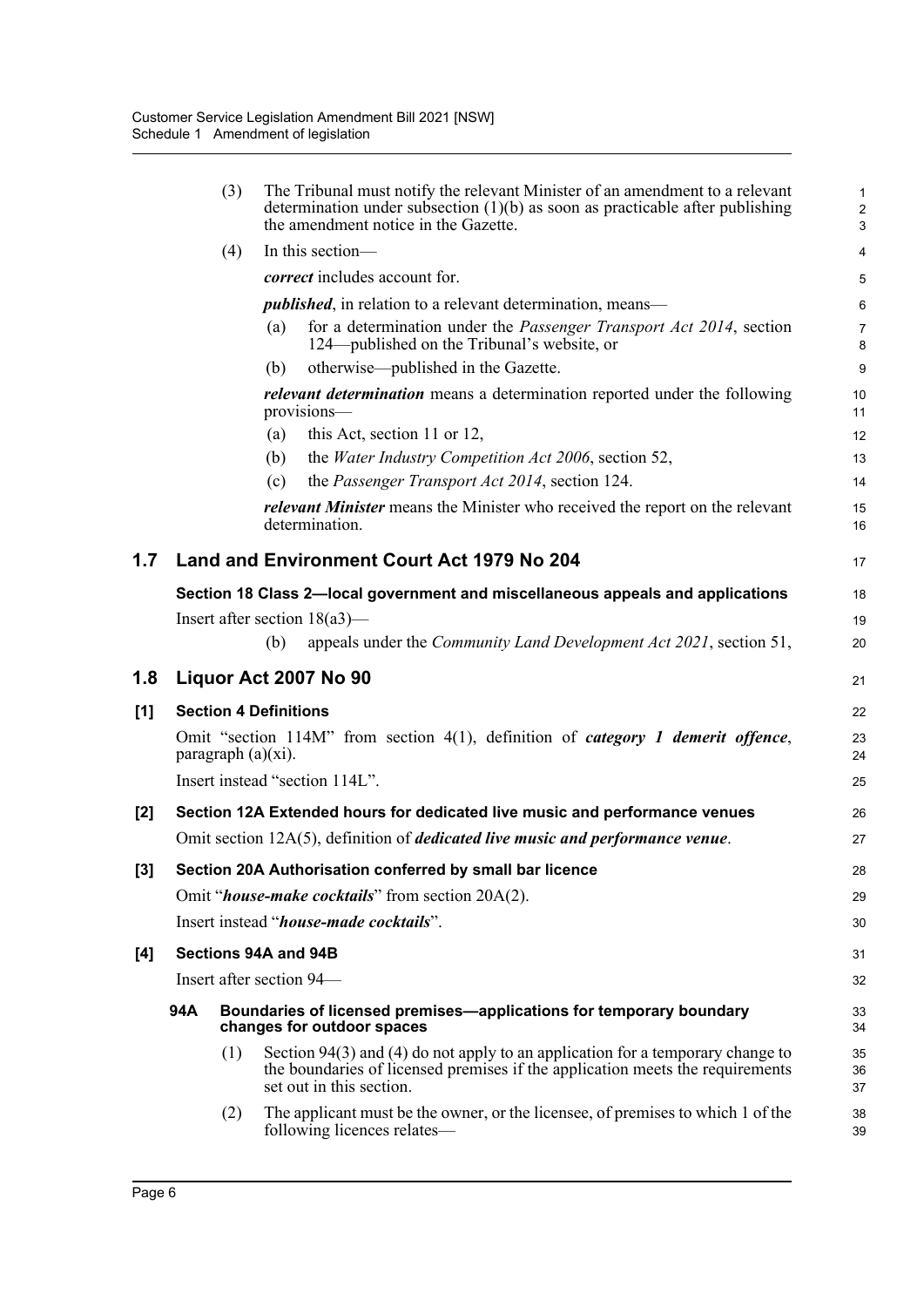|     |     | (a)       | hotel licence,                                                                                                                                                                                                                                               | $\mathbf{1}$              |
|-----|-----|-----------|--------------------------------------------------------------------------------------------------------------------------------------------------------------------------------------------------------------------------------------------------------------|---------------------------|
|     |     | (b)       | club licence that relates to a registered club,                                                                                                                                                                                                              | $\overline{c}$            |
|     |     | (c)       | small bar licence,                                                                                                                                                                                                                                           | 3                         |
|     |     | (d)       | on-premises licence that relates to a public entertainment venue,                                                                                                                                                                                            | $\overline{4}$            |
|     |     | (e)       | on-premises licence that relates to a restaurant,                                                                                                                                                                                                            | $\mathbf 5$               |
|     |     | (f)       | producer/wholesaler licence endorsed with a drink on-premises<br>authorisation.                                                                                                                                                                              | $\,6\,$<br>$\overline{7}$ |
|     | (3) |           | The application must relate to the following land (the <i>relevant land</i> )—                                                                                                                                                                               | 8                         |
|     |     | (a)       | part of a footway that is—                                                                                                                                                                                                                                   | 9                         |
|     |     |           | adjacent to the licensed premises, and<br>(i)                                                                                                                                                                                                                | 10                        |
|     |     |           | subject to an approval, or an application for approval, under the<br>(ii)<br><i>Roads Act 1993</i> , section 125 to use the land for the purposes of<br>food or drink premises in relation to the licensed premises,                                         | 11<br>12<br>13            |
|     |     | (b)       | community land that is subject to an approval, or an application for<br>approval, under the <i>Local Government Act 1993</i> , section 68 to engage<br>in a trade or business on the land in relation to the licensed premises,                              | 14<br>15<br>16            |
|     |     | (c)       | part of a public road that is subject to consent, or an application for<br>consent, under the <i>Roads Act 1993</i> , Part 9, Division 3 to erect a structure<br>or carry out work in, on or over the land in relation to the licensed<br>premises,          | 17<br>18<br>19<br>20      |
|     |     | (d)       | a pathway, public open space, road or other premises that is subject to a<br>decision by the local council under section 166 to temporarily allow use<br>of the land for a purpose mentioned in section $166(1)(a)$ in relation to<br>the licensed premises. | 21<br>22<br>23<br>24      |
|     | (4) | $land-$   | The application may only apply to the sale or supply of liquor on the relevant                                                                                                                                                                               | 25<br>26                  |
|     |     | (a)       | between 10am and midnight, or                                                                                                                                                                                                                                | 27                        |
|     |     | (b)       | a shorter period—                                                                                                                                                                                                                                            | 28                        |
|     |     |           | determined in the approval or consent to use, or notice to allow<br>(i)<br>the use of, the relevant land, or                                                                                                                                                 | 29<br>30                  |
|     |     |           | authorised by the licensee's licence.<br>(ii)                                                                                                                                                                                                                | 31                        |
|     | (5) | premises. | The application must not seek to increase the patron capacity of the licensed                                                                                                                                                                                | 32<br>33                  |
|     | (6) |           | The change of boundary proposed in the application must be intended to<br>incorporate the relevant land within the boundary of the premises.                                                                                                                 | 34<br>35                  |
|     | (7) |           | In this section-                                                                                                                                                                                                                                             | 36                        |
|     |     |           | <b>community land</b> has the same meaning as in the <i>Local Government Act 1993</i> .                                                                                                                                                                      | 37                        |
|     |     |           | <i>footway</i> has the same meaning as in the <i>Roads Act 1993</i> .                                                                                                                                                                                        | 38                        |
|     |     |           | <i>public road</i> has the same meaning as in the <i>Roads Act 1993</i> .                                                                                                                                                                                    | 39                        |
| 94B |     |           | Boundaries of licensed premises—applications for permanent boundary<br>changes for outdoor spaces                                                                                                                                                            | 40<br>41                  |
|     | (1) |           | Section $94(3)$ does not apply to a proposed permanent change to the<br>boundaries of licensed premises, whether on the Authority's own initiative or<br>on application, if the change—                                                                      | 42<br>43<br>44            |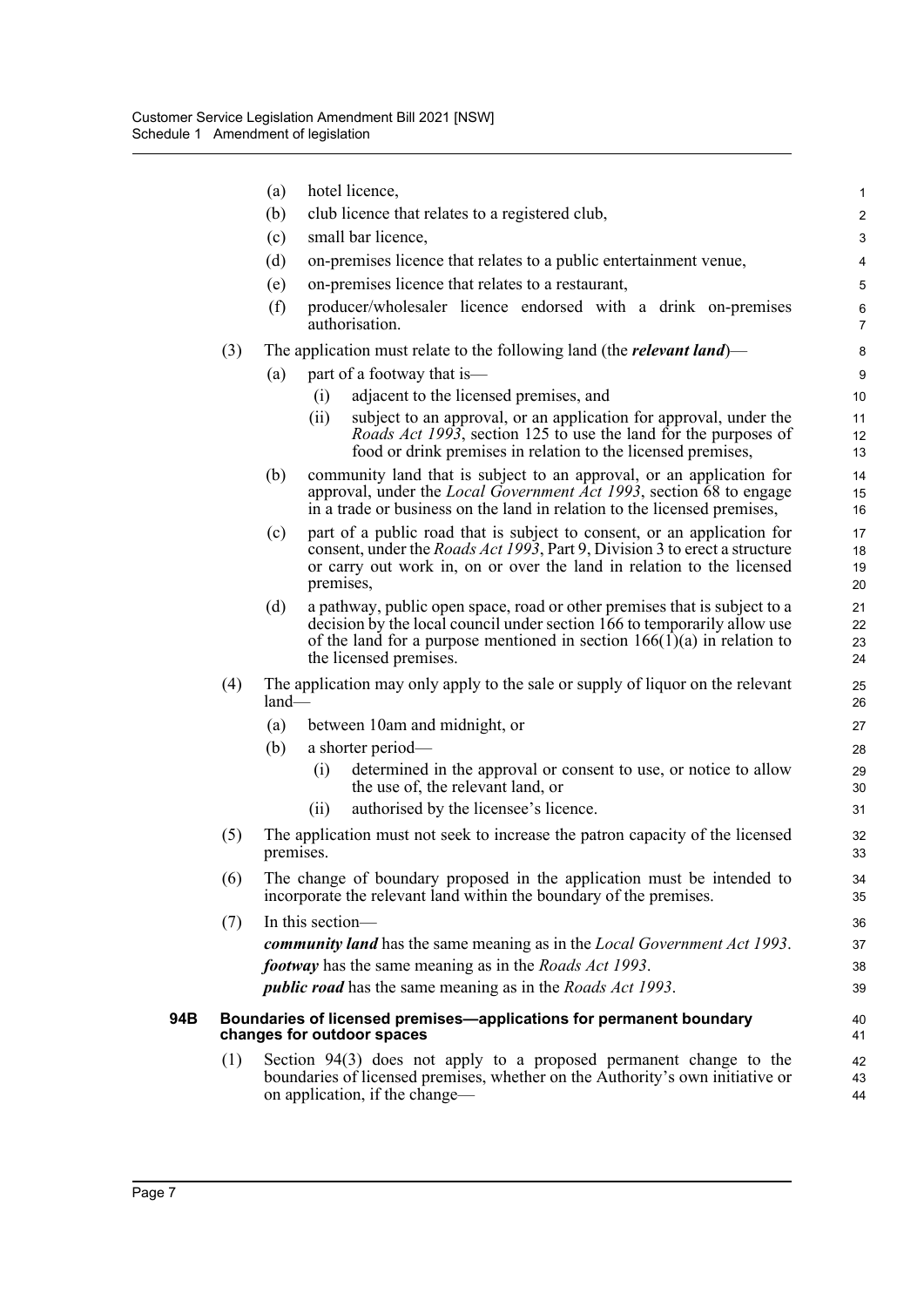|     |      |                    | is substantially the same as a temporary change of boundary that is, or<br>(a)<br>has been, in force following an application to which a relevant provision<br>applies, and                                                                                                                                         | $\mathbf{1}$<br>$\overline{2}$<br>3 |
|-----|------|--------------------|---------------------------------------------------------------------------------------------------------------------------------------------------------------------------------------------------------------------------------------------------------------------------------------------------------------------|-------------------------------------|
|     |      |                    | is not inconsistent with the requirements set out in the relevant<br>(b)<br>provision in relation to the temporary change.                                                                                                                                                                                          | $\overline{\mathbf{4}}$<br>5        |
|     |      | (2)                | For the purposes of subsection $(1)(b)$ , if the relevant provision means the<br><i>Liquor Regulation 2018</i> , clause 130B, as in force immediately before its<br>substitution by the Customer Service Legislation Amendment Act 2021, the<br>requirement set out in the provision, subclause (7) does not apply. | $\,6\,$<br>7<br>$\bf 8$<br>$9\,$    |
|     |      | (3)                | In this section-                                                                                                                                                                                                                                                                                                    | 10                                  |
|     |      |                    | <i>relevant provision</i> means—                                                                                                                                                                                                                                                                                    | 11                                  |
|     |      |                    | section 94A, or<br>(a)                                                                                                                                                                                                                                                                                              | 12                                  |
|     |      |                    | the <i>Liquor Regulation 2018</i> , clause 130B, as in force immediately<br>(b)<br>before its substitution by the Customer Service Legislation Amendment<br>Act 2021.                                                                                                                                               | 13<br>14<br>15                      |
| [5] |      |                    | Section 167 Repeal of Part                                                                                                                                                                                                                                                                                          | 16                                  |
|     |      |                    | Omit "the day that is 12 months after the day it commences".                                                                                                                                                                                                                                                        | 17                                  |
|     |      |                    | Insert instead "11 December 2022".                                                                                                                                                                                                                                                                                  | 18                                  |
| 1.9 |      |                    | <b>Liquor Regulation 2018</b>                                                                                                                                                                                                                                                                                       | 19                                  |
| [1] |      | <b>Clause 130B</b> |                                                                                                                                                                                                                                                                                                                     | 20                                  |
|     |      |                    | Omit the clause. Insert instead-                                                                                                                                                                                                                                                                                    | 21                                  |
|     | 130B |                    | Exemption for certain temporary boundary changes—the Act, s 159(4)                                                                                                                                                                                                                                                  | 22                                  |
|     |      | (1)                | The Act, section 94A extends to land as if it were relevant land if—                                                                                                                                                                                                                                                | 23                                  |
|     |      |                    | the land is adjacent to food and drink premises, and<br>(a)                                                                                                                                                                                                                                                         | 24                                  |
|     |      |                    | the use of the land as an outdoor dining area associated with the food<br>(b)<br>and drink premises is exempt development under State Environmental<br>Planning Policy (Exempt and Complying Development Codes) 2008,<br>Part 2, Division 1, Subdivision 20B or 20C, and                                            | 25<br>26<br>27<br>28                |
|     |      |                    | the proposed temporary change to the boundary of the licensed premises<br>(c)<br>under the section will not continue past 30 April 2022.                                                                                                                                                                            | 29<br>30                            |
|     |      | (2)                | Despite subclause $(1)$ , the Act, section 94 $(3)$ applies in relation to giving the<br>Commissioner of Police a reasonable opportunity to make submissions and the<br>taking of the submissions, if any, into consideration.                                                                                      | 31<br>32<br>33                      |
|     |      | (3)                | In this clause—                                                                                                                                                                                                                                                                                                     | 34                                  |
|     |      |                    | <i>food and drink premises</i> has the same meaning as in the standard instrument<br>set out in the Standard Instrument (Local Environmental Plans) Order 2006.                                                                                                                                                     | 35<br>36                            |
| [2] |      |                    |                                                                                                                                                                                                                                                                                                                     |                                     |
|     |      | Act, s 159(4)      | Clause 130C Exemptions for permanent boundary changes for outdoor spaces-the                                                                                                                                                                                                                                        | 37<br>38                            |
|     |      | Omit the clause.   |                                                                                                                                                                                                                                                                                                                     | 39                                  |
|     |      |                    | 1.10 Motor Accident Injuries Act 2017 No 10                                                                                                                                                                                                                                                                         | 40                                  |
|     |      |                    |                                                                                                                                                                                                                                                                                                                     |                                     |
| [1] |      |                    | <b>Section 1.4 Definitions</b><br>Insert in alphabetical order in section $1.4(1)$ —                                                                                                                                                                                                                                | 41<br>42                            |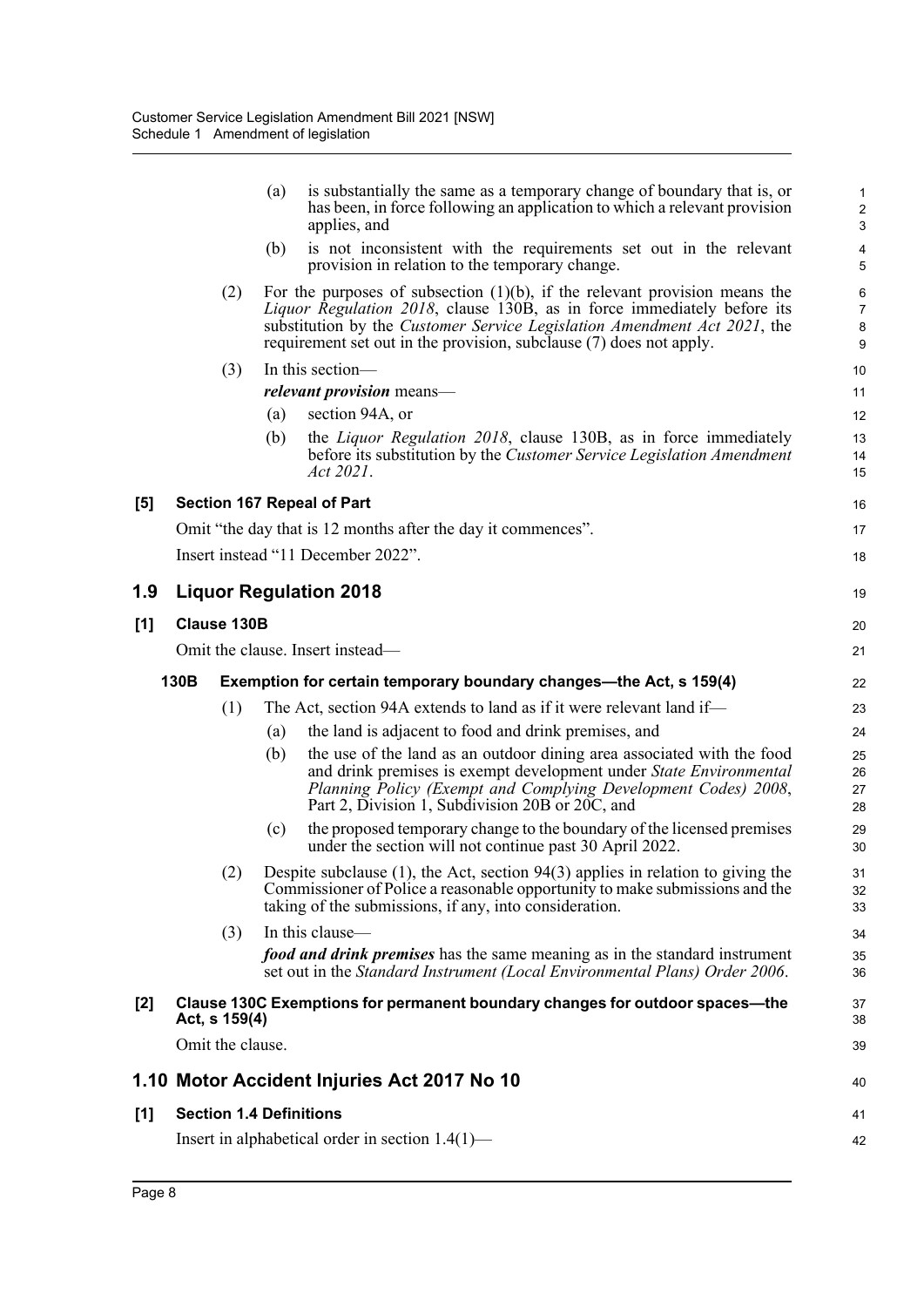|                  |      |     | <i>person under legal incapacity</i> includes the following persons—                                                                                                                                                            | 1                            |
|------------------|------|-----|---------------------------------------------------------------------------------------------------------------------------------------------------------------------------------------------------------------------------------|------------------------------|
|                  |      | (a) | a child who is less than 18 years of age,                                                                                                                                                                                       | $\overline{2}$               |
|                  |      | (b) | an involuntary patient or forensic patient within the meaning of the<br>Mental Health Act 2007,                                                                                                                                 | $\sqrt{3}$<br>$\overline{4}$ |
|                  |      | (c) | a person under guardianship within the meaning of the Guardianship<br>Act 1987,                                                                                                                                                 | 5<br>6                       |
|                  |      | (d) | a protected person within the meaning of the NSW Trustee and<br>Guardian Act 2009,                                                                                                                                              | $\overline{7}$<br>8          |
|                  |      | (e) | an incommunicate person, being a person with a physical or mental<br>disability that prevents the person from receiving communications, or<br>expressing the person's will, in relation to the person's property or<br>affairs. | $9\,$<br>10<br>11<br>12      |
| [2]              |      |     | Section 7.15 Review of merit review decision by review panel                                                                                                                                                                    | 13                           |
|                  |      |     | Omit section 7.15(6). Insert instead—                                                                                                                                                                                           | 14                           |
|                  | (6)  |     | An application under this section must be made within—                                                                                                                                                                          | 15                           |
|                  |      | (a) | 28 days after the parties to the merit review were issued with a<br>certificate referred to in section $7.13(4)$ as to the merit reviewer's<br>determination, or                                                                | 16<br>17<br>18               |
|                  |      | (b) | a longer period determined or allowed, whether generally or for the kind<br>of proceedings, in accordance with the Commission rules.                                                                                            | 19<br>20                     |
| $\left[3\right]$ |      |     | Section 7.20 Medical assessment procedures                                                                                                                                                                                      | 21                           |
|                  |      |     | Insert after section $7.20(2)$ —                                                                                                                                                                                                | 22                           |
|                  | (2A) |     | The President may arrange for a medical assessor to assess the dispute outside<br>the State-                                                                                                                                    | 23<br>24                     |
|                  |      | (a) | if requested by a party to the dispute, or                                                                                                                                                                                      | 25                           |
|                  |      | (b) | with the consent of the parties to the dispute.                                                                                                                                                                                 | 26                           |
|                  | (2B) |     | In deciding whether to make an arrangement under subsection (2A), the<br>President must consider the following—                                                                                                                 | 27<br>28                     |
|                  |      | (a) | the interests and wishes of the parties to the dispute,                                                                                                                                                                         | 29                           |
|                  |      | (b) | the nature and complexity of the dispute,                                                                                                                                                                                       | 30                           |
|                  |      | (c) | if the arrangement is necessary for the timely and cost effective<br>assessment of the dispute,                                                                                                                                 | 31<br>32                     |
|                  |      | (d) | other matters the President considers relevant.                                                                                                                                                                                 | 33                           |
| [4]              |      |     | Section 7.26 Review of medical assessment by review panel                                                                                                                                                                       | 34                           |
|                  |      |     | Omit section 7.26(10). Insert instead—                                                                                                                                                                                          | 35                           |
|                  | (10) |     | An application under this section must be made within-                                                                                                                                                                          | 36                           |
|                  |      | (a) | 28 days after the parties to the medical dispute were issued with the<br>original certificate for the medical assessment for which the review is<br>sought, or                                                                  | 37<br>38<br>39               |
|                  |      | (b) | a longer period determined or allowed, whether generally or for the kind<br>of proceedings, in accordance with the Commission rules.                                                                                            | 40<br>41                     |
| [5]              |      |     | Section 7.47 Persons under legal incapacity                                                                                                                                                                                     | 42                           |
|                  |      |     | Omit the definition of <i>person under legal incapacity</i> from section $7.47(2)$ .                                                                                                                                            | 43                           |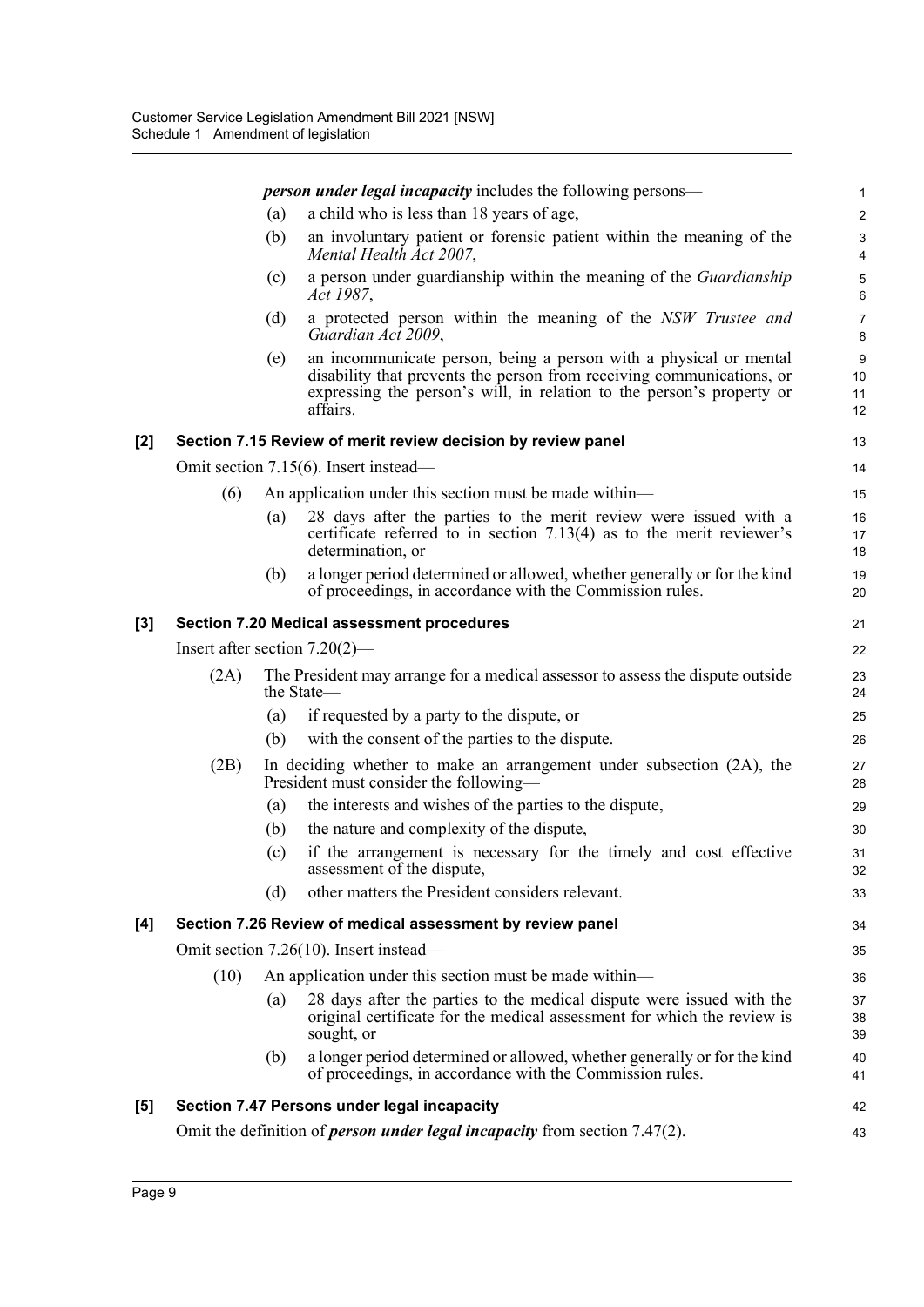| [6]   | benefits |                              |     | Section 8.10 Recovery of costs and expenses in relation to claims for statutory                                                                                | 1<br>$\overline{2}$ |
|-------|----------|------------------------------|-----|----------------------------------------------------------------------------------------------------------------------------------------------------------------|---------------------|
|       |          |                              |     | Omit "under a legal disability" from section $8.10(4)(a)$ .                                                                                                    | $\mathbf{3}$        |
|       |          |                              |     | Insert instead "a person under legal incapacity".                                                                                                              | 4                   |
|       |          |                              |     | 1.11 Motor Accidents Compensation Act 1999 No 41                                                                                                               | 5                   |
| $[1]$ |          |                              |     | <b>Section 60 Medical assessment procedures</b>                                                                                                                | $\,6\,$             |
|       |          |                              |     | Insert after section $60(2)$ —                                                                                                                                 | $\overline{7}$      |
|       |          | (3)                          |     | The President may arrange for a medical assessor to assess the dispute outside<br>the State—                                                                   | 8<br>9              |
|       |          |                              | (a) | if requested by a party to the dispute, or                                                                                                                     | 10                  |
|       |          |                              | (b) | with the consent of the parties to the dispute.                                                                                                                | 11                  |
|       |          | (4)                          |     | In deciding whether to make an arrangement under subsection (3), the<br>President must consider the following-                                                 | 12<br>13            |
|       |          |                              | (a) | the interests and wishes of the parties to the dispute,                                                                                                        | 14                  |
|       |          |                              | (b) | the nature and complexity of the dispute,                                                                                                                      | 15                  |
|       |          |                              | (c) | if the arrangement is necessary for the timely and cost effective<br>assessment of the dispute,                                                                | 16<br>17            |
|       |          |                              | (d) | other matters the President considers relevant.                                                                                                                | 18                  |
| $[2]$ |          |                              |     | Section 63 Review of medical assessment by review panel                                                                                                        | 19                  |
|       |          |                              |     | Omit section 63(7). Insert instead—                                                                                                                            | 20                  |
|       |          | (7)                          |     | An application under this section must be made within—                                                                                                         | 21                  |
|       |          |                              | (a) | 28 days after the parties to the medical dispute were issued with the<br>original certificate for the medical assessment for which the review is<br>sought, or | 22<br>23<br>24      |
|       |          |                              | (b) | a longer period determined or allowed, whether generally or for the kind<br>of proceedings, in accordance with the Commission rules.                           | 25<br>26            |
| [3]   |          |                              |     | <b>Section 92 Claims exempt from assessment</b>                                                                                                                | 27                  |
|       |          |                              |     | Omit "Motor Accidents Claims Assessment Guidelines or" from section 92(1)(a).                                                                                  | 28                  |
|       |          |                              |     | 1.12 Music Festivals Act 2019 No 17                                                                                                                            | 29                  |
| [1]   |          | <b>Section 3 Definitions</b> |     |                                                                                                                                                                | 30                  |
|       |          |                              |     | Insert in alphabetical order-                                                                                                                                  | 31                  |
|       |          |                              |     | exercise a function includes perform a duty.                                                                                                                   | 32                  |
|       |          |                              |     | <i>function</i> includes a power, authority or duty.                                                                                                           | 33                  |
| [2]   |          | <b>Section 19A</b>           |     |                                                                                                                                                                | 34                  |
|       |          |                              |     | Insert before section 20-                                                                                                                                      | 35                  |
|       | 19A      |                              |     | <b>Protection from personal liability</b>                                                                                                                      | 36                  |
|       |          | (1)                          |     | A protected person is not personally subject to liability for anything done—                                                                                   | 37                  |
|       |          |                              | (a) | in good faith, and                                                                                                                                             | 38                  |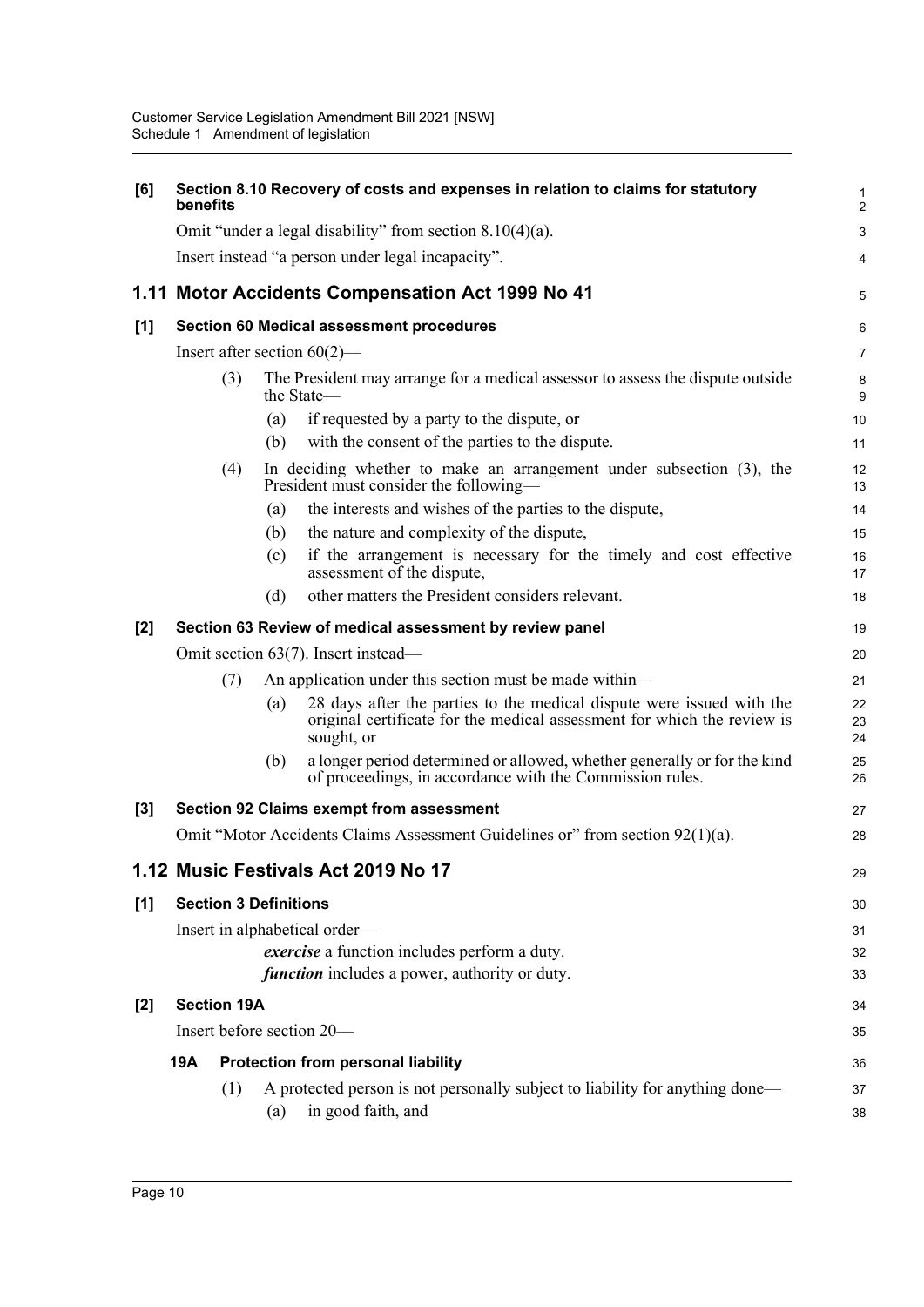|     |                                | (b) | for the purpose of exercising a function conferred or imposed on the<br>protected person under, or in the course of the administration of, this<br>Act.                                                                                                                                             | $\mathbf{1}$<br>$\overline{2}$<br>$\sqrt{3}$ |
|-----|--------------------------------|-----|-----------------------------------------------------------------------------------------------------------------------------------------------------------------------------------------------------------------------------------------------------------------------------------------------------|----------------------------------------------|
|     | (2)                            |     | The liability instead attaches to the Crown.                                                                                                                                                                                                                                                        | 4                                            |
|     | (3)                            |     | In this section-                                                                                                                                                                                                                                                                                    | 5                                            |
|     |                                |     | <i>done</i> includes omitted to be done.                                                                                                                                                                                                                                                            | $\,6\,$                                      |
|     |                                |     | <i>liability</i> means civil liability and includes action, claim or demand.                                                                                                                                                                                                                        | 7                                            |
|     |                                |     | <i>protected person</i> means the following-                                                                                                                                                                                                                                                        | 8                                            |
|     |                                | (a) | the Health Secretary,                                                                                                                                                                                                                                                                               | 9                                            |
|     |                                | (b) | the Secretary of the Department of Customer Service,                                                                                                                                                                                                                                                | 10                                           |
|     |                                | (c) | a Public Service employee within the meaning of the Government<br>Sector Employment Act 2013,                                                                                                                                                                                                       | 11<br>12                                     |
|     |                                | (d) | a member of ILGA,                                                                                                                                                                                                                                                                                   | 13                                           |
|     |                                | (e) | a consultant engaged by ILGA under the Gaming and Liquor<br>Administration Act 2007, section 9,                                                                                                                                                                                                     | 14<br>15                                     |
|     |                                | (f) | a member of staff of the NSW Health Service,                                                                                                                                                                                                                                                        | 16                                           |
|     |                                | (g) | a police officer.                                                                                                                                                                                                                                                                                   | 17                                           |
|     |                                |     | 1.13 Personal Injury Commission Act 2020 No 18                                                                                                                                                                                                                                                      | 18                                           |
| [1] |                                |     | <b>Section 31 Constitution of Commission</b>                                                                                                                                                                                                                                                        | 19                                           |
|     | Insert after section $31(4)$ — |     |                                                                                                                                                                                                                                                                                                     | 20                                           |
|     | (5)                            |     | The President may direct that proceedings be conducted outside the State—                                                                                                                                                                                                                           | 21                                           |
|     |                                | (a) | if requested by a party to the proceedings, or                                                                                                                                                                                                                                                      | 22                                           |
|     |                                | (b) | with the consent of the parties to the proceedings.                                                                                                                                                                                                                                                 | 23                                           |
|     | (6)                            |     | In deciding whether to make a direction under subsection $(5)$ , the President<br>must consider the following-                                                                                                                                                                                      | 24<br>25                                     |
|     |                                | (a) | the interests and wishes of the parties to the proceedings,                                                                                                                                                                                                                                         | 26                                           |
|     |                                | (b) | the nature and complexity of the proceedings,                                                                                                                                                                                                                                                       | 27                                           |
|     |                                | (c) | if the arrangement is necessary for the timely and cost effective conduct<br>of the proceedings,                                                                                                                                                                                                    | 28<br>29                                     |
|     |                                | (d) | other matters the President considers relevant.                                                                                                                                                                                                                                                     | 30                                           |
| [2] |                                |     | <b>Schedule 4 Motor Accidents Division</b>                                                                                                                                                                                                                                                          | 31                                           |
|     | Omit clause 5.                 |     |                                                                                                                                                                                                                                                                                                     | 32                                           |
|     |                                |     | 1.14 Privacy and Personal Information Protection Act 1998 No 133                                                                                                                                                                                                                                    | 33                                           |
|     | <b>Section 27D</b>             |     |                                                                                                                                                                                                                                                                                                     | 34                                           |
|     | Insert after section 27C—      |     |                                                                                                                                                                                                                                                                                                     | 35                                           |
|     | 27D                            |     | <b>Exemptions relating to emergency situations</b>                                                                                                                                                                                                                                                  | 36                                           |
|     | (1)                            |     | A public sector agency is not required to comply with the information<br>protection principles in relation to the collection, use or disclosure of personal<br>information if the collection, use or disclosure of the information is reasonably<br>necessary to assist in a stage of an emergency. | 37<br>38<br>39<br>40                         |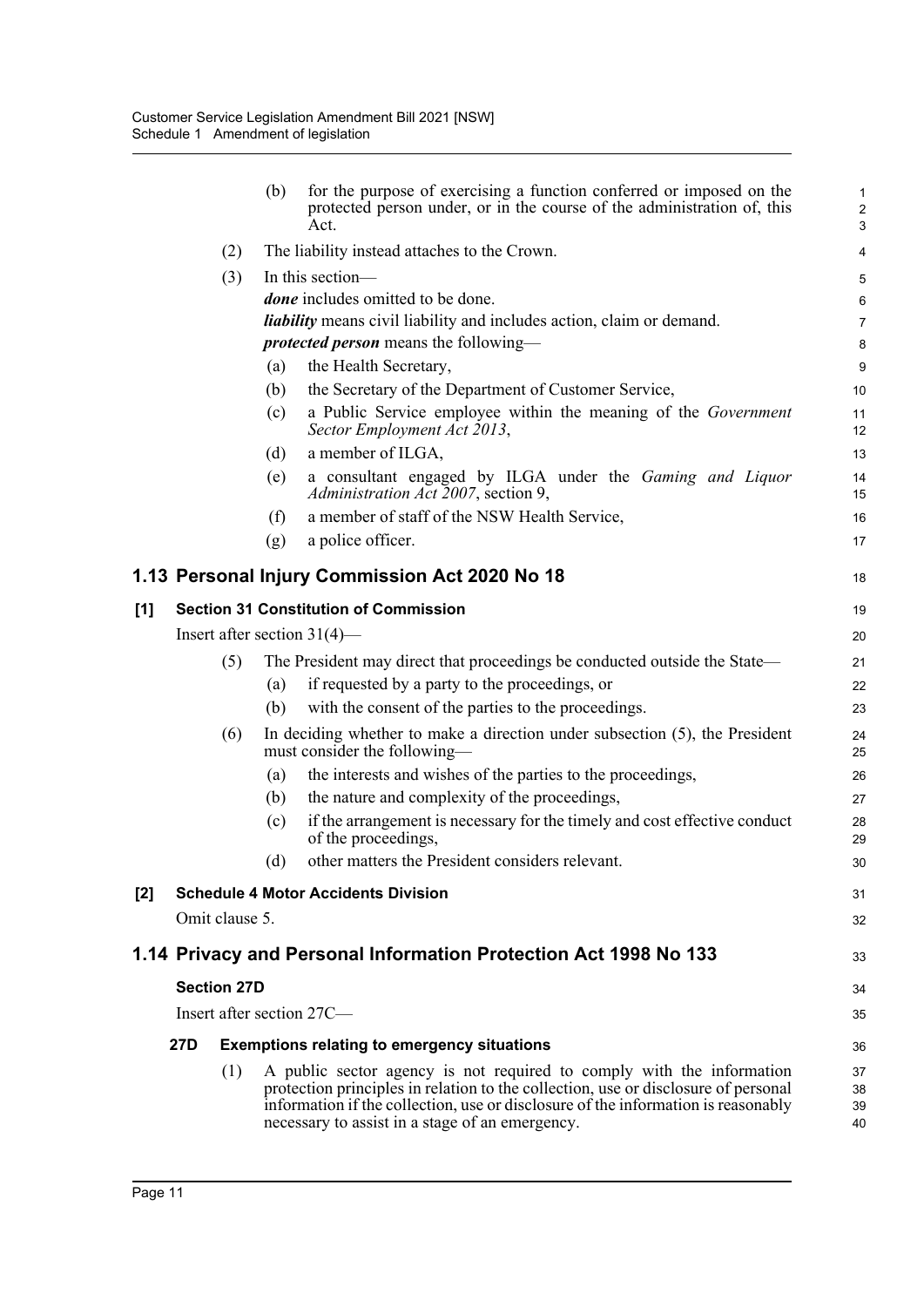|       | (2)                     | In this section-                                                                                                                                                                                                                             | $\mathbf{1}$          |
|-------|-------------------------|----------------------------------------------------------------------------------------------------------------------------------------------------------------------------------------------------------------------------------------------|-----------------------|
|       |                         | emergency has the same meaning as in the State Emergency and Rescue<br>Management Act 1989.                                                                                                                                                  | $\boldsymbol{2}$<br>3 |
|       |                         | stage, of an emergency, means a stage in relation to an emergency mentioned<br>in the State Emergency and Rescue Management Act 1989, section 5.                                                                                             | $\overline{4}$<br>5   |
|       |                         | 1.15 Real Property Act 1900 No 25                                                                                                                                                                                                            | 6                     |
|       |                         | <b>Schedule 3 Savings and transitional provisions</b>                                                                                                                                                                                        | 7                     |
|       |                         | Insert "that" after "document" in clause $33(2)(a)$ .                                                                                                                                                                                        | 8                     |
|       |                         | 1.16 Registered Clubs Act 1976 No 31                                                                                                                                                                                                         | 9                     |
| [1]   |                         | Section 30 Rules of registered clubs                                                                                                                                                                                                         | 10                    |
|       |                         | Omit "month of the year" from section $30(1)(c)$ . Insert instead "quarter".                                                                                                                                                                 | 11                    |
| $[2]$ | <b>Section 30(1)(j)</b> |                                                                                                                                                                                                                                              | 12                    |
|       | Omit the paragraph.     |                                                                                                                                                                                                                                              | 13                    |
| [3]   | <b>Section 30(2)(a)</b> |                                                                                                                                                                                                                                              | 14                    |
|       |                         | Omit "and addresses".                                                                                                                                                                                                                        | 15                    |
| [4]   | Section 30(2B)          |                                                                                                                                                                                                                                              | 16                    |
|       |                         | Insert after section $30(2A)$ —                                                                                                                                                                                                              | 17                    |
|       | (2B)                    | If the rules of a registered club require ordinary members of the club to pay a<br>membership fee, the rules must specify the amount of the fee.                                                                                             | 18<br>19              |
| [5]   | Section 30(3C)          |                                                                                                                                                                                                                                              | 20                    |
|       |                         | Omit "may create exceptions to subsection (3B).".                                                                                                                                                                                            | 21                    |
|       | Insert instead-         |                                                                                                                                                                                                                                              | 22                    |
|       |                         | $may$ —                                                                                                                                                                                                                                      | 23                    |
|       |                         | prescribe exceptions to subsection (3B), or<br>(a)                                                                                                                                                                                           | 24                    |
|       |                         | provide for a process for the approval by the Secretary of an exception<br>(b)<br>to the application of subsection (3B), including the imposition of<br>conditions on an exception.                                                          | 25<br>26<br>27        |
| [6]   |                         | Section $30(9)(c)$ and (d)                                                                                                                                                                                                                   | 28                    |
|       |                         | Omit "or" from the end of section $30(9)(c)$ and omit section $30(9)(d)$ .                                                                                                                                                                   | 29                    |
| $[7]$ | Section 30(9B)          |                                                                                                                                                                                                                                              | 30                    |
|       |                         | Insert after section $30(9A)$ —                                                                                                                                                                                                              | 31                    |
|       | (9B)                    | The regulations made under subsection $(1)(a2)$ may require a registered club<br>to comply with a direction of the Secretary relating generally to the election of<br>the governing body of the club and which members are entitled to vote. | 32<br>33<br>34        |
| [8]   | <b>Section 30(14)</b>   |                                                                                                                                                                                                                                              | 35                    |
|       |                         | Insert after section $30(13)$ —                                                                                                                                                                                                              | 36                    |
|       | (14)                    | In this section-                                                                                                                                                                                                                             | 37                    |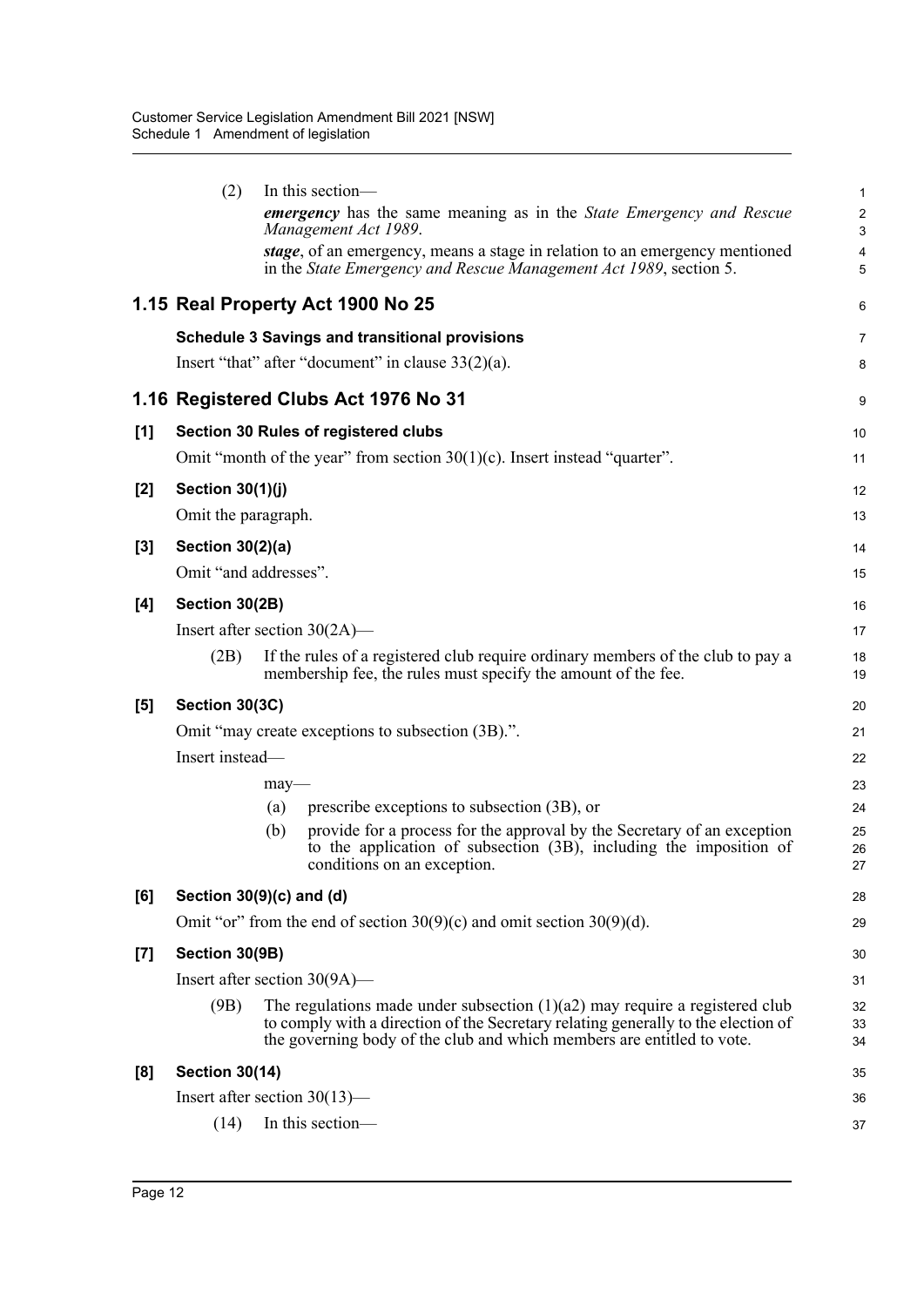|       |                                                         |                                                                       |                                                                                                                                         | quarter means a period of 3 months ending on 31 March, 30 June, 30<br>September or 31 December.                                                                                                                   |  | $\mathbf{1}$<br>2   |  |  |
|-------|---------------------------------------------------------|-----------------------------------------------------------------------|-----------------------------------------------------------------------------------------------------------------------------------------|-------------------------------------------------------------------------------------------------------------------------------------------------------------------------------------------------------------------|--|---------------------|--|--|
| [9]   | <b>Section 30C</b>                                      |                                                                       |                                                                                                                                         |                                                                                                                                                                                                                   |  |                     |  |  |
|       | Insert after section 30B-                               |                                                                       |                                                                                                                                         |                                                                                                                                                                                                                   |  |                     |  |  |
|       | 30C                                                     |                                                                       | <b>Meetings and voting</b>                                                                                                              |                                                                                                                                                                                                                   |  |                     |  |  |
|       |                                                         | (1)                                                                   | The rules of a registered club are taken to include the rules specified in<br>subsection $(3)$ .                                        |                                                                                                                                                                                                                   |  | 6<br>$\overline{7}$ |  |  |
|       |                                                         | (2)                                                                   | A rule of a registered club is void to the extent that it is inconsistent with a rule<br>specified in subsection $(3)$ .                |                                                                                                                                                                                                                   |  |                     |  |  |
|       |                                                         | (3)                                                                   | A registered club, or a governing body or committee of the club, may—                                                                   |                                                                                                                                                                                                                   |  |                     |  |  |
|       |                                                         |                                                                       | (a)                                                                                                                                     | distribute a notice of, or information about, a meeting or election of the<br>registered club, governing body or committee by electronic means, and                                                               |  | 11<br>12            |  |  |
|       |                                                         |                                                                       | (b)                                                                                                                                     | hold a meeting at which all or some persons attend by electronic means<br>but only if a person who speaks at the meeting can be heard by the other<br>persons attending, and                                      |  | 13<br>14<br>15      |  |  |
|       |                                                         |                                                                       | (c)                                                                                                                                     | allow a person entitled to vote at a meeting of the registered club,<br>governing body or committee to vote in person or by electronic means.                                                                     |  | 16<br>17            |  |  |
|       |                                                         | (4)                                                                   |                                                                                                                                         | Nothing in this section prevents the rules of a registered club from allowing a<br>person entitled to vote at a meeting of the registered club, or a governing body<br>or committee of the club, to vote by post. |  | 18<br>19<br>20      |  |  |
| [10]  |                                                         | Section 31 Manner of keeping registers relating to members and guests |                                                                                                                                         |                                                                                                                                                                                                                   |  |                     |  |  |
|       | Omit section $31(1)(a)$ . Insert instead—               |                                                                       |                                                                                                                                         |                                                                                                                                                                                                                   |  |                     |  |  |
|       |                                                         |                                                                       | (a)                                                                                                                                     | section $30(2)(i)$ must include—                                                                                                                                                                                  |  | 23                  |  |  |
|       |                                                         |                                                                       |                                                                                                                                         | the full name and address of each full member, and<br>(i)                                                                                                                                                         |  | 24                  |  |  |
|       |                                                         |                                                                       |                                                                                                                                         | if the rules of the registered club require the payment of a<br>(ii)<br>membership fee—the date on which the member last paid the fee.                                                                            |  | 25<br>26            |  |  |
|       |                                                         |                                                                       |                                                                                                                                         | 1.17 Statutory and Other Offices Remuneration Act 1975 (1976 No 4)                                                                                                                                                |  | 27                  |  |  |
| [1]   |                                                         |                                                                       |                                                                                                                                         | Section 11 Payment of remuneration to office holders                                                                                                                                                              |  | 28                  |  |  |
|       | Insert after section $11(3)$ —                          |                                                                       |                                                                                                                                         |                                                                                                                                                                                                                   |  |                     |  |  |
|       |                                                         |                                                                       | (4) Subsection (3) does not apply to the office of Independent Review Officer<br>under the <i>Personal Injury Commission Act 2020</i> . |                                                                                                                                                                                                                   |  |                     |  |  |
|       |                                                         |                                                                       |                                                                                                                                         | <b>Note—</b> The remuneration of the Independent Review Officer under the Personal Injury<br>Commission Act 2020 is payable from the following funds-                                                             |  | 32<br>33            |  |  |
|       |                                                         |                                                                       | (a)                                                                                                                                     | the Workers Compensation Operational Fund under the Workplace Injury<br>Management and Workers Compensation Act 1998,                                                                                             |  | 34<br>35            |  |  |
|       |                                                         |                                                                       | (b)                                                                                                                                     | the Motor Accidents Operational Fund under the Motor Accident Injuries Act<br>2017 and the Motor Accidents Compensation Act 1999.                                                                                 |  | 36<br>37            |  |  |
| $[2]$ | <b>Schedule 1 Public offices</b>                        |                                                                       |                                                                                                                                         |                                                                                                                                                                                                                   |  |                     |  |  |
|       | Omit "Workers Compensation Independent Review Officer". |                                                                       |                                                                                                                                         |                                                                                                                                                                                                                   |  |                     |  |  |
|       | $2020$ ".                                               |                                                                       |                                                                                                                                         | Insert instead "Independent Review Officer under the Personal Injury Commission Act                                                                                                                               |  | 40<br>41            |  |  |
|       |                                                         |                                                                       |                                                                                                                                         |                                                                                                                                                                                                                   |  |                     |  |  |